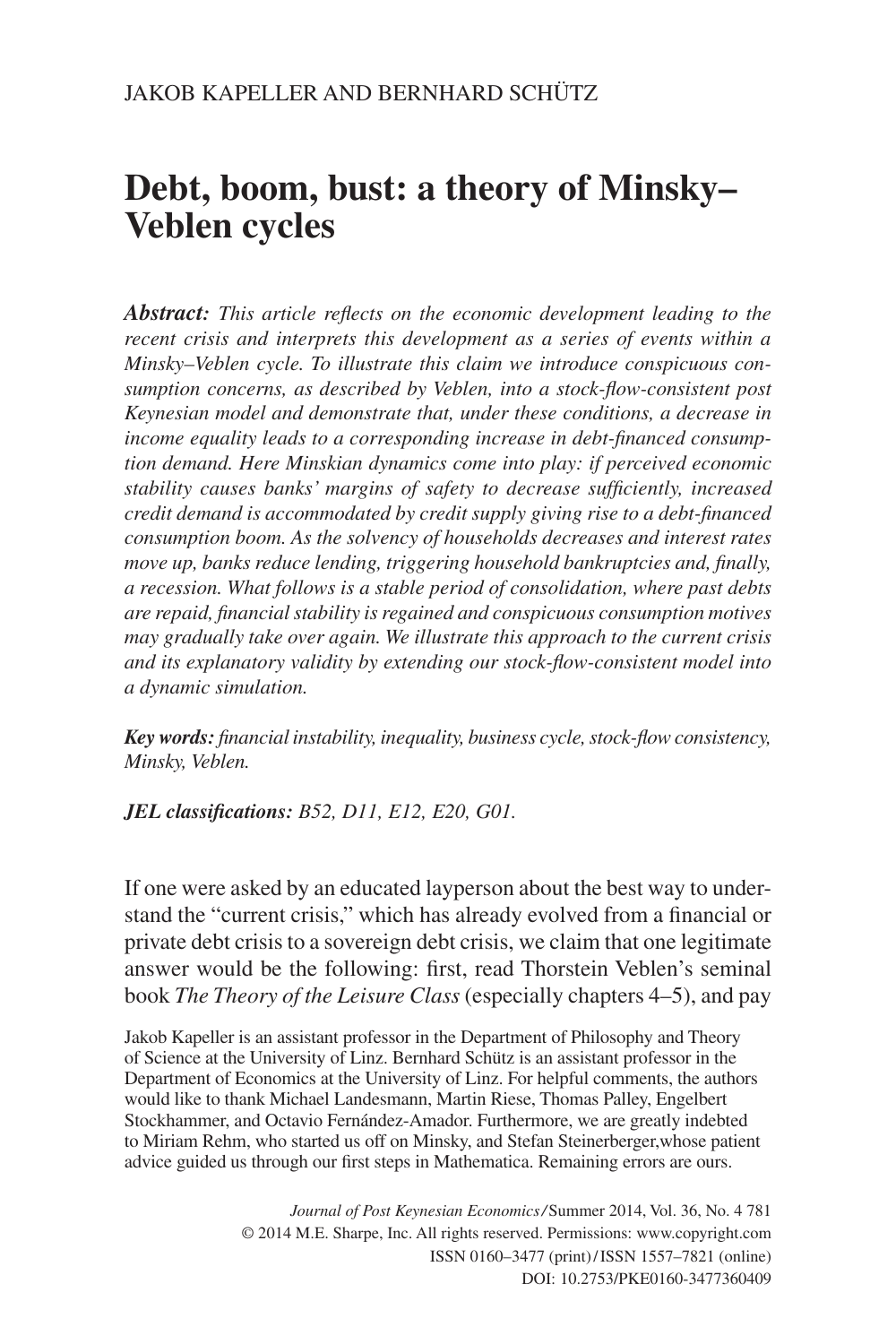attention to the remarkable increase in income inequality in the United States during the past decades. This might convince you that relative consumption concerns are an important factor for explaining why so many households were willing to take up so much debt. Second, read the book by Hyman Minsky called *Stabilizing an Unstable Economy* (in particular chapters 9–10), and you will understand which immanent forces breed the emergence of instruments such as credit default swaps (CDSs) and collateralized debt obligations (CDOs) within the banking system to meet additional credit demand and lead almost by necessity to ever riskier loan provision, thereby gradually moving the financial system from a state of relative stability to a state of extreme fragility and crisis. Finally, take a look at John Maynard Keynes's *The General Theory of Employment, Interest, and Money* (chapter 3 should suffice, at least for the moment) to get a rough understanding of the principle of effective demand and the macroeconomic consequences of a sudden decrease in credit supply for employment and income.

Any reader instructed this way is possibly quite astonished when coming upon the publishing dates of these books (1899, 1986, 1936, respectively) and one is inclined to ask how such a crisis can emerge unnoticed if these books really pointed to what was to be expected.

The purpose of this article is to explore and to validate this story by illustrating how the U.S. economy finds itself in the middle of a Minsky– Veblen cycle. As a basic framework, we use the methodology of stock-flowconsistent modeling proposed by Lavoie and Godley (2002) and Godley and Lavoie (2007). By combining this framework with other concepts of different origin—the institutionary/evolutionary concept of relative consumption concerns (Veblen) and Keynesian ideas on the nature of financial markets (Minsky)—this article contributes to a pluralist paradigm in the spirit of Dobusch and Kapeller (2012) that seeks to create new insights through the exploitation of complementary concepts as they are found in different schools of thought (see also Kapeller and Schütz, 2013).

## **Income inequality, debt, and crisis: theoretical perspectives and stylized facts**

The pivotal role of the increase in income inequality in the United States as one of the main causes of the recent crisis is widely acknowledged and extensively discussed (see, e.g., Barba and Pivetti, 2009; Cynamon and Fazzari, 2008, 2013; Evans, 2009; ILO and IMF, 2010; Kumhof et al., 2012; Kumhof and Rancière, 2010; Rajan, 2010; Stiglitz, 2009; Stockhammer, 2012a, 2012b; UN Commission of Experts, 2009; van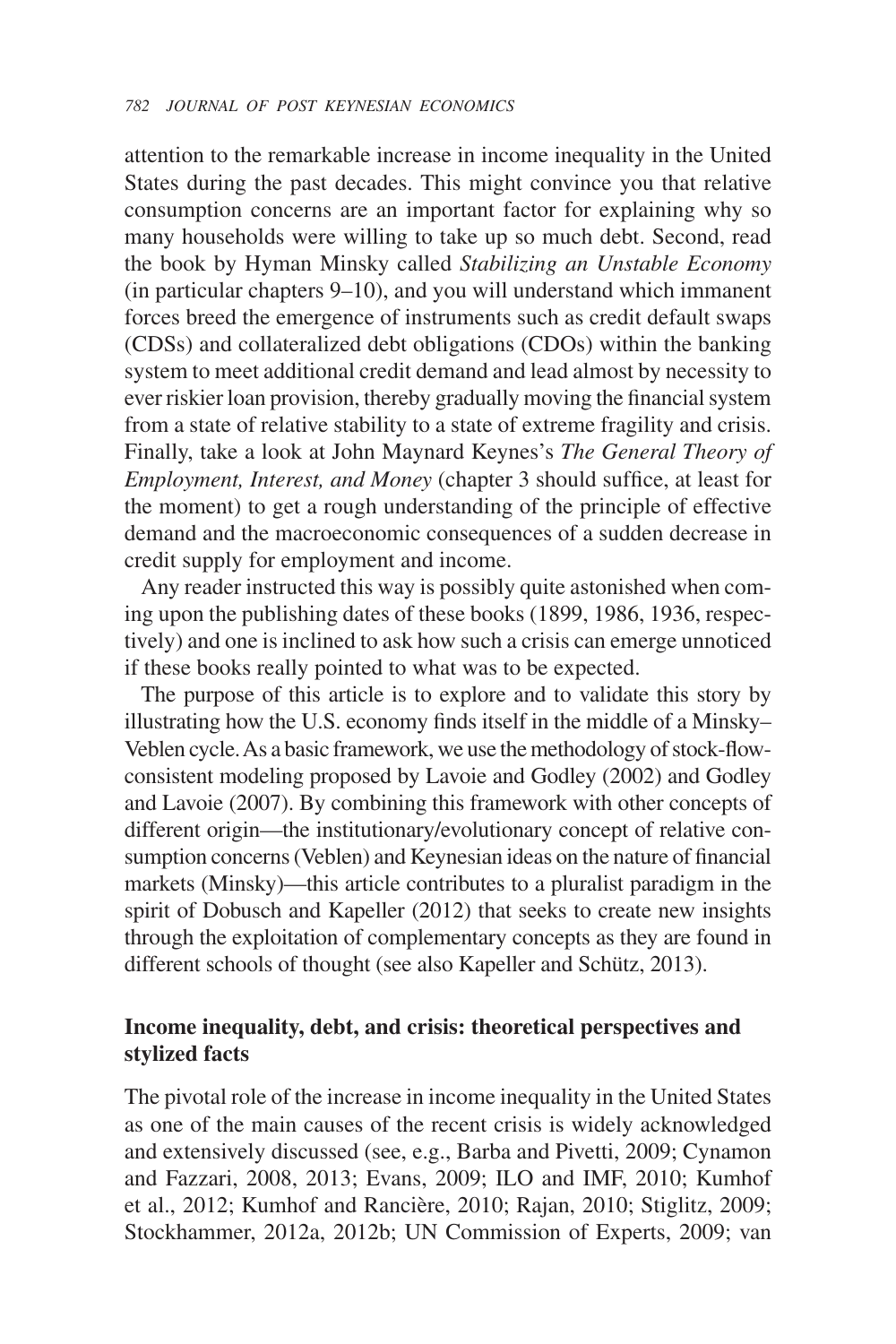

**Figure 1** Real family income growth by quintile

*Source:* State of Working America; EPI analysis of Census Bureau data.

Treeck, 2012). Figure 1 shows how family incomes diverged during the past thirty years, thereby reversing the process of convergence taking place in the prior thirty years.

When inequality increases, people may find it hard to sustain a "conventional" living standard, which is often perceived as a living standard comparable to that of people one associates with (friends, neighbors, colleagues, family members)—the people with whom we share (parts of) our social identity (Hogg and Terry, 2000). These people serve as reference standards, as "prototypes" (Kahnemann, 2003), so to speak, insofar as they influence the consumption aspirations of their associates (cf. Cynamon and Fazzari, 2008). In this context Veblen (1970[1899]) emphasized the ubiquity of relative consumption concerns, thereby ascribing a central role to the social mediation of preferences. For Veblen the primary reason why people suffer from a reduction in their level of consumption relative to others is found not in the alleged loss of comfort or arousal that goes with it, but in the loss of social status in the broadest sense. Hence, people define themselves relative to the (visible) consumption of their neighbors and colleagues (or other people with whom they closely associate). In this sense, conspicuous consumption is far from being identical to envy or greed, but is ultimately about social belonging and the social conventions associated with carrying a specific social identity: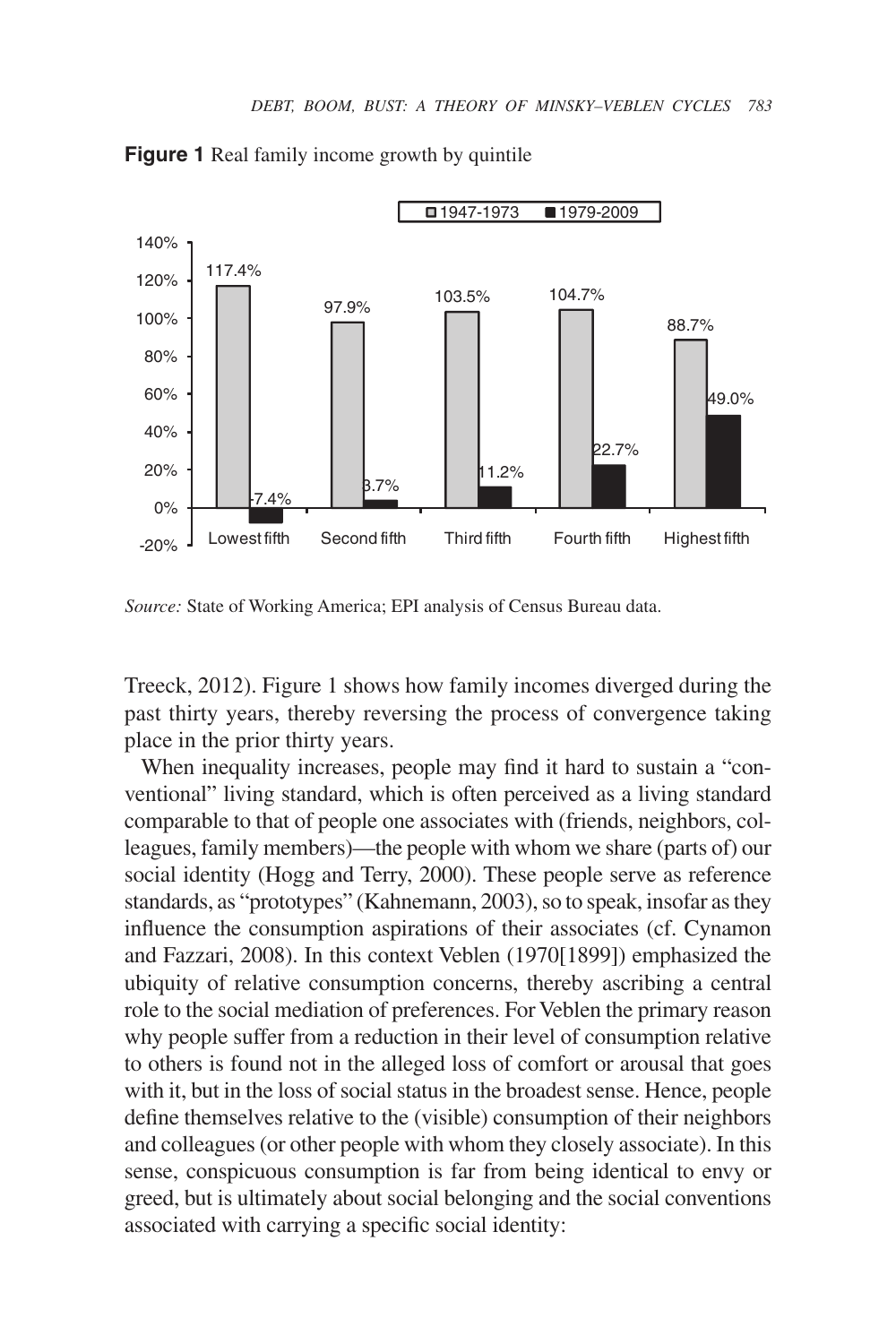For the great body of people in any modern community, the proximate ground of expenditure in excess of what is required for physical comfort . . . is a desire to live up to the conventional standard of decency in the amount and grade of goods consumed. (Veblen, 1970[1899], p. 80)

Applying this argument to recent developments implies that an increase in income inequality will induce some of the disadvantaged people to reduce their saving rate or—if this is not sufficient to realize one's consumption aspirations—go into debt.<sup>1</sup> Furthermore, he argues that social comparisons across the social scale will exhibit an upward tendency, since "each class envies and emulates the class next above it in the social scale, while it rarely compares itself with those below or with those who are considerably in advance" (Veblen, 1970[1899], p. 81).

Evidence for the empirical relevance of conspicuous consumption and its connection to the increasing indebtedness of U.S. households can be found in Boushey and Weller (2006), Bowles and Park (2005), Christen and Morgan (2005), Krueger and Perri (2006), Neumark and Postlewaite (1998), Pollin (1988, 1990), and Schor (1998). See van Treeck (2012) for an accessible overview.

While these results imply that there was considerable demand for credit in the precrisis period, high demand for credit as such does not increase the fragility of the financial system if it is not accompanied by a corresponding increase in credit supply. This crisis has been called a *Minsky moment* on various occasions (see, e.g., *Economist,* 2009; *Financial Times,* 2007; McCulley, 2009; *New Yorker,* 2008; *Wall Street Journal,* 2007; Whalen, 2007), since both the deregulation of financial markets (culminating, e.g., in the repeal of the Glass–Steagall Act) and the rise of financial "innovations," like CDSs and CDOs, allowing profit-seeking bankers to create an ever rising flow of loans to people who could not afford them, are strongly reminiscent of Minsky's works. Following Minsky, this type of development is a quite natural aftermath of a period of relative stability.2 Margins of safety continuously decrease in a period of financial stability "as success

<sup>1</sup> Half a century later Duesenberry (1962[1949]) arrived at a similar conclusion, though he argued that the fall in the saving rate is caused by the desire of people for superior goods, which stems from the continual improvement of consumption goods: "For any particular family the frequency of contact with superior goods will increase primarily as the consumption expenditures of others increase. When that occurs, impulses to increase expenditure will increase in frequency, and strength and resistance to them will be inadequate. The result will be an increase in expenditure at the expense of saving" (Duesenberry, 1962[1949], p. 27). For a state of the art formulation of Duesenberry's theory of consumption, see Palley (2010).

<sup>2</sup> See also Kindleberger (1978) on how institutional innovations or rearrangements leading to an increased supply of credit are a general feature of financial euphoria and crises.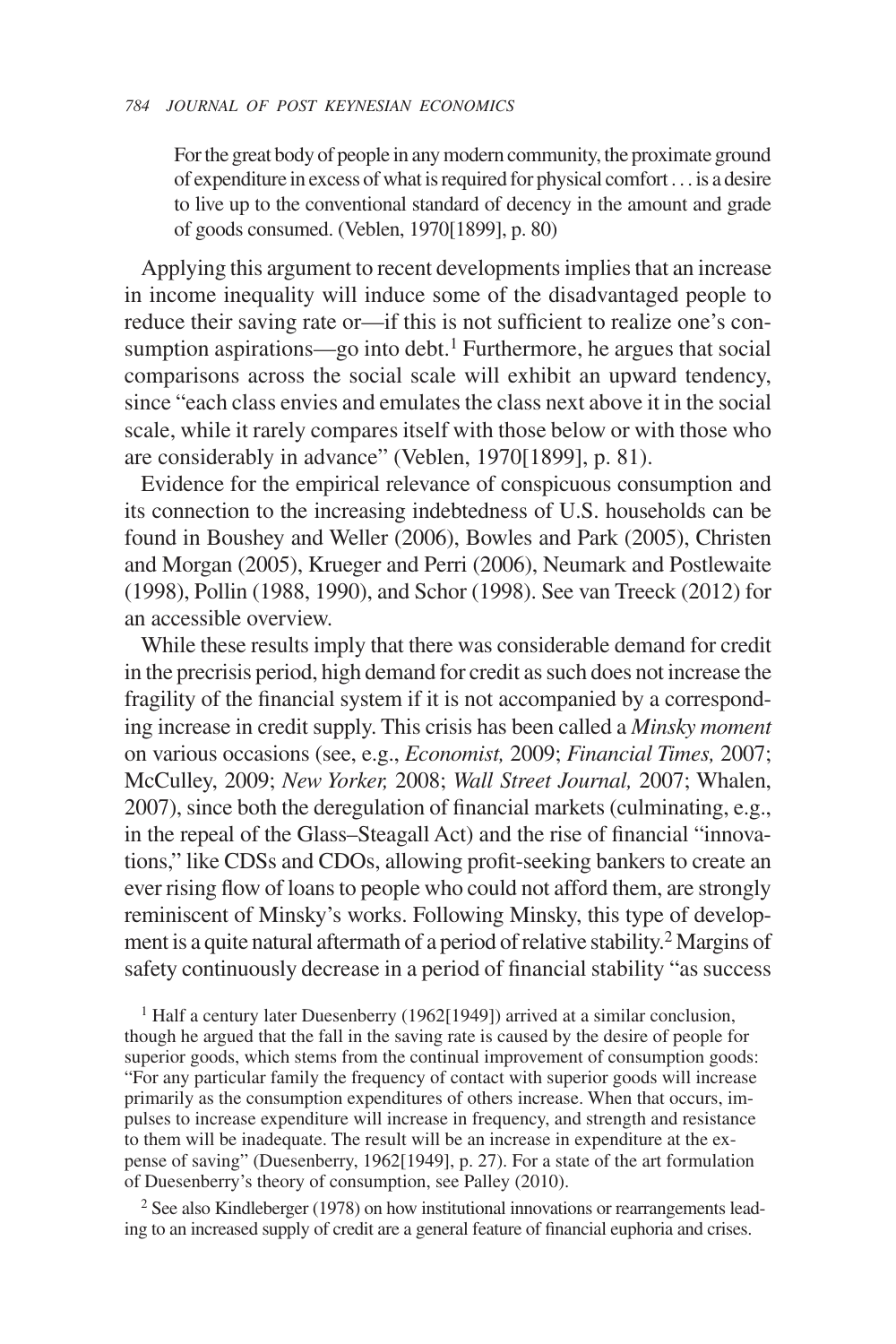leads to a belief that the prior—and even the present—margins are too large" (Minsky, 1986, p. 220). Similarly, regulatory obligations erode as the financial system develops strategies and instruments to evade them. Furthermore, a housing price bubble led banks to lend against asset values instead of the borrower's income (McCulley, 2009). This aspect contributed significantly to the destabilization of the financial system, since according to Minsky "a cash-flow orientation by bankers is conducive to sustaining a robust financial structure," while "[a]n emphasis . . . on the collateral value and the expected values of assets is conducive to the emergence of a fragile financial structure" (Minsky, 1986, p. 234).

From this it follows that households, which initially start out as hedge financing units (households that could pay interest and principal out of current income), gradually turn into speculative financing (households that can pay only the interest but not the principal out of current income), or Ponzi financing units (households that can repay neither interest nor principal out of current income). This development is further accelerated by a rise in interest rates and the burst of asset bubbles.

These concepts strongly resemble the developments observed before and during the crisis (on this, see McCulley, 2009); banks found new ways to increase profitability and circumvent regulation by granting mortgage loans to people who were hardly creditworthy (subprime mortgages). In turn, those loans were bundled and sold to other financial market institutions. This strategy worked as long as house prices and therefore collateral values kept rising. As the overvaluation became all too apparent (on this, see also Shiller, 2005), the housing bubble burst and banks suddenly reduced lending, causing speculative and Ponzi financing units to default and inflicting huge losses on the financial sector. Eventually, this development culminated in a financial crisis that quickly spread around the globe and into the real economy, causing the worst recession since the Great Depression.3

In the next sections we develop a stock-flow-consistent post Keynesian model, which integrates arguments from Minsky and Veblen to capture some crucial features of the current crisis. It is a Veblenian approach because it allows the incorporation of relative consumption concerns and their effect on credit demand, and a Minskian approach insofar as it accounts for the financial instability resulting from a period of economic stability via an increased credit supply. Both features have been addressed in the post Keynesian literature, but to our knowledge no one has yet presented an integrated approach. Of all the Minskian models,

<sup>&</sup>lt;sup>3</sup> See also Palley (2011) for supporting empirical data.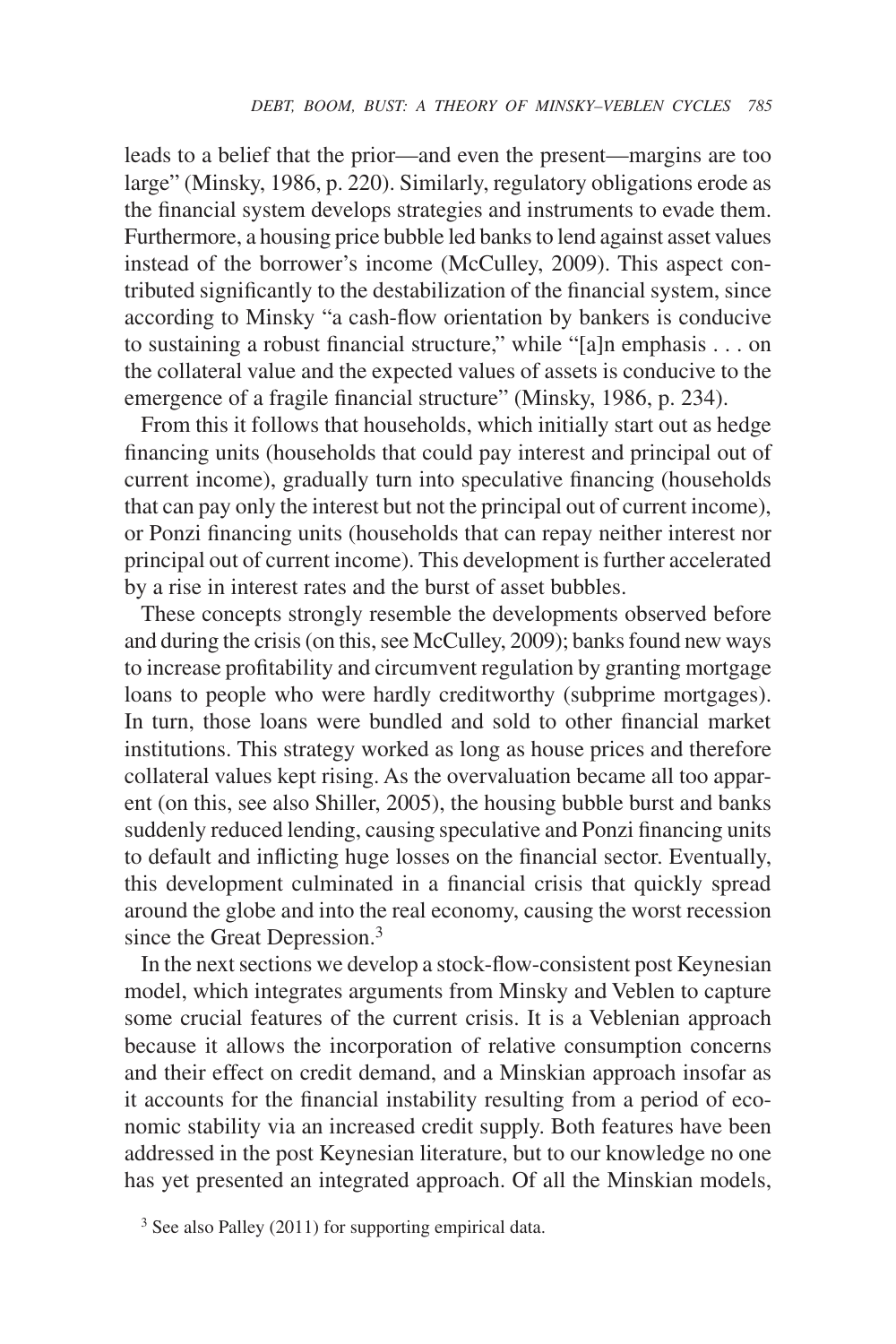we are aware of only Palley (1994) and Palley (1997)—where the latter builds on the former and adds endogenous money—who accounts for household debt and consumption demand as a main driving force, while the bulk of models focuses on corporate debt and investment demand.4 The tendency to neglect the household sector is already present in the work of Minsky, who did not take it much into account either (on this, see also Dymski, 2010). In contrast to Palley (1994), we assume an endogenous credit money economy in which loan provision does not decrease the purchasing power of the lender and model credit supply and credit demand decisions separately to distinguish between situations of excess demand for loans (credit crunch) as well as overoptimistic loan provision. Furthermore, we introduce regime changes (credit crunch, bankruptcy), while in Palley (1994, 1997) interest transfers from debtor to creditor households as well as movements in the debt burden drive the cycle. The post Keynesian contributions addressing relative consumption concerns (e.g., Barba and Pivetti, 2009; Davanzati and Pacella, 2010; Dutt, 2005, 2006, 2008, 2012; Hein, 2012; Palley, 2010; and Zezza, 2008) do not explicitly link these concerns and their potential for creating household debt to a Minskian banking sector.<sup>5</sup> In contrast to these models, we will explicitly model income inequality *within* the working class, thereby assuming that relative consumption concerns matter primarily *within* a certain socioeconomic group (i.e., among workers). Hence, we introduce a more realistic assumption on the social mediation of preferences.

Finally, we introduce a novel feature when allowing for the possibility of household bankruptcy. In our model, bankruptcy occurs within a sector once it becomes credit constrained and the disposable income is smaller than the sum of debt obligations and subsistence level consumption. In such a case, we assume that banks write off parts of the sector's debt

<sup>4</sup> Other Minskian models are, for example, Delli Gatti et al. (1994), Dos Santos (2005), Franke and Semmler (1989), Keen (1995, 2011), Meirelles and Lima (2006), Skott (1994), Taylor and O'Connell (1985), and Tymoigne (2006). Van Treeck (2009) provides a post Keynesian model that includes a banking sector as well as consumer debt, but does not include specifically Minskian features and relative consumption concerns.

<sup>5</sup> It is sometimes assumed that Veblen (1970[1899]) used the term "conspicuous consumption" only to denote consumption activities of members of a specific group (the nouveaux riches of his times) devoted to signaling their wealth to others, which is why some people prefer to refer to Duesenberry (1962[1949]) when it comes to relative consumption concerns (e.g., Palley, 2010). However, a close reading of Veblen (1970[1899], esp. ch. 4–5) shows Veblen's explicit assertion that reputational concerns play a decisive role for all income groups and that the means of satisfying these concerns through conspicuous activities (consumption, leisure, etc.) vary over time.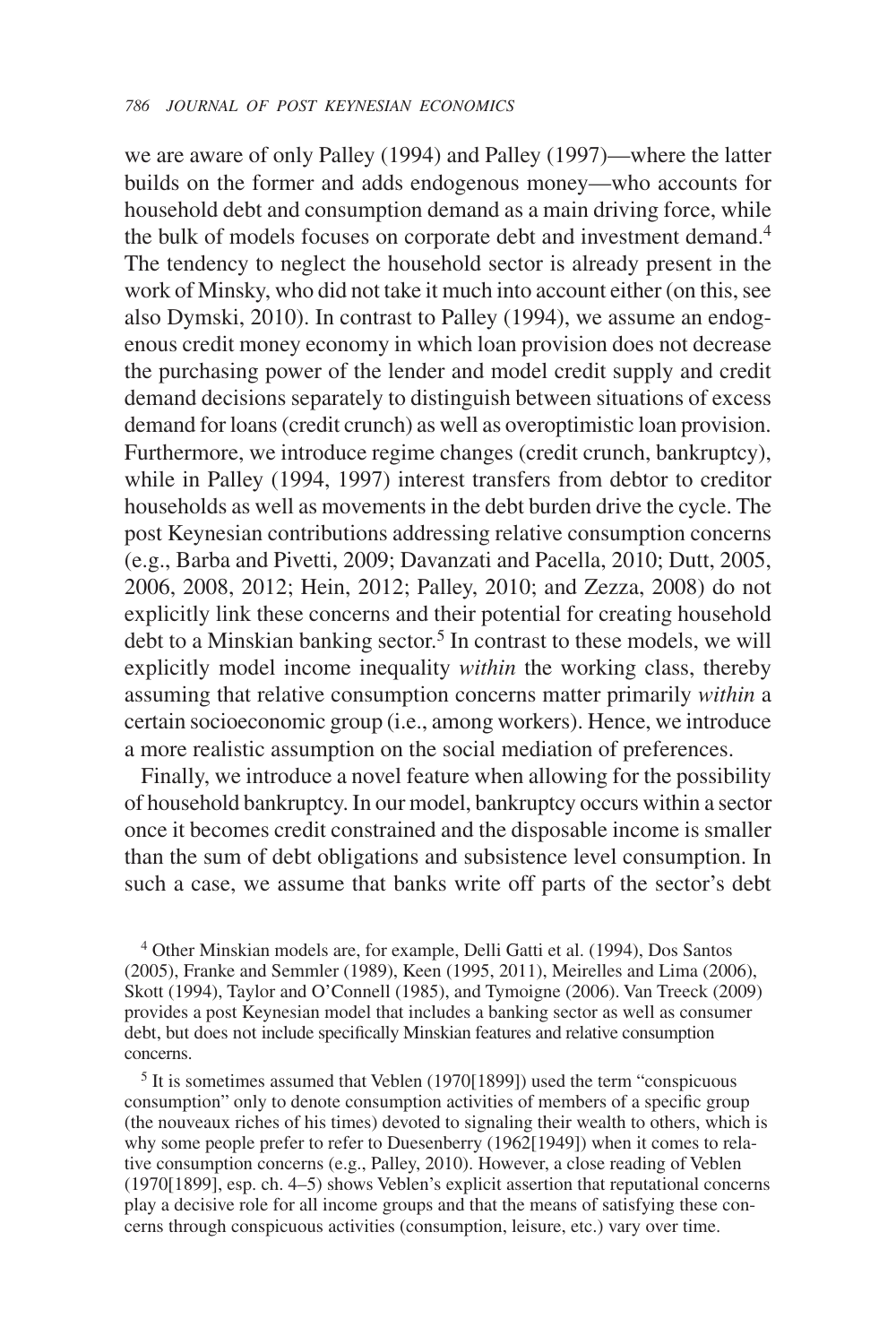until debt reaches a manageable level. Since our bankruptcy condition relates to an aggregate of individual households, this partial repayment is to be interpreted as the average repayment of the sector as a whole (on this, see Goodhart and Tsomocos, 2011).

The economy in our model moves along the following pattern: Rising inequality leads to rising demand for credit, while at the same time perceived economic stability assures credit supply. The subsequent boom reaches an upper limit when debt payments erode the solvency of households, and banks stop lending, causing a credit crunch. Households have to reduce consumption, leading to a substantial fall in output. On the other hand, this reduction in output is confined by the assumption that banks have to write off a part of the outstanding debts of insolvent households. While these "haircuts" obviously cause losses in the banking sector, they also reduce the debt burden to an amount that households can manage to repay. The repayment process in turn leads to a decline in indebtedness, a slow but gradual rise in consumption, steady output growth, and an increase in perceived stability, thereby paving the way for the next cycle.

# **A post Keynesian stock-flow-consistent framework without relative consumption concerns**

In this section we set up our basic model, leaving aside relative consumption concerns and Minskian features for the moment. In so doing we are using the method of stock-flow-consistent accounting advanced by Lavoie and Godley (2002) and Godley and Lavoie (2007), which allows us to keep track of stock developments and to ensure that all flows and money stocks within our model economy add up to zero, thereby avoiding model inconsistencies. The basic structure of the model is given by the equations presented below. In many cases the behavior of specific model components depends on whether certain inequalities are fulfilled. Specifically, some parameters change if a certain variable—such as profits or money deposits—falls below or increases above zero. To explain these properties clearly, we introduce a series of definitions, which are used consistently throughout the study. In addition, we represent all variables in tabular form in the Appendix.

$$
Y(t) = Cd(t) + Id(t).
$$
 (1)

$$
Y_i(t) = w_i N_i^d(t) + \lambda M_i(t-1),
$$
\n(2)

where  $\lambda$ φ  $=$  $^{+}$  $\left\vert \right\vert$  $\left\{ \right.$  $\frac{1}{2}$  $\overline{\mathcal{L}}$ for positive deposits for negative deposits: : . *r r D*  $L + \Phi$ .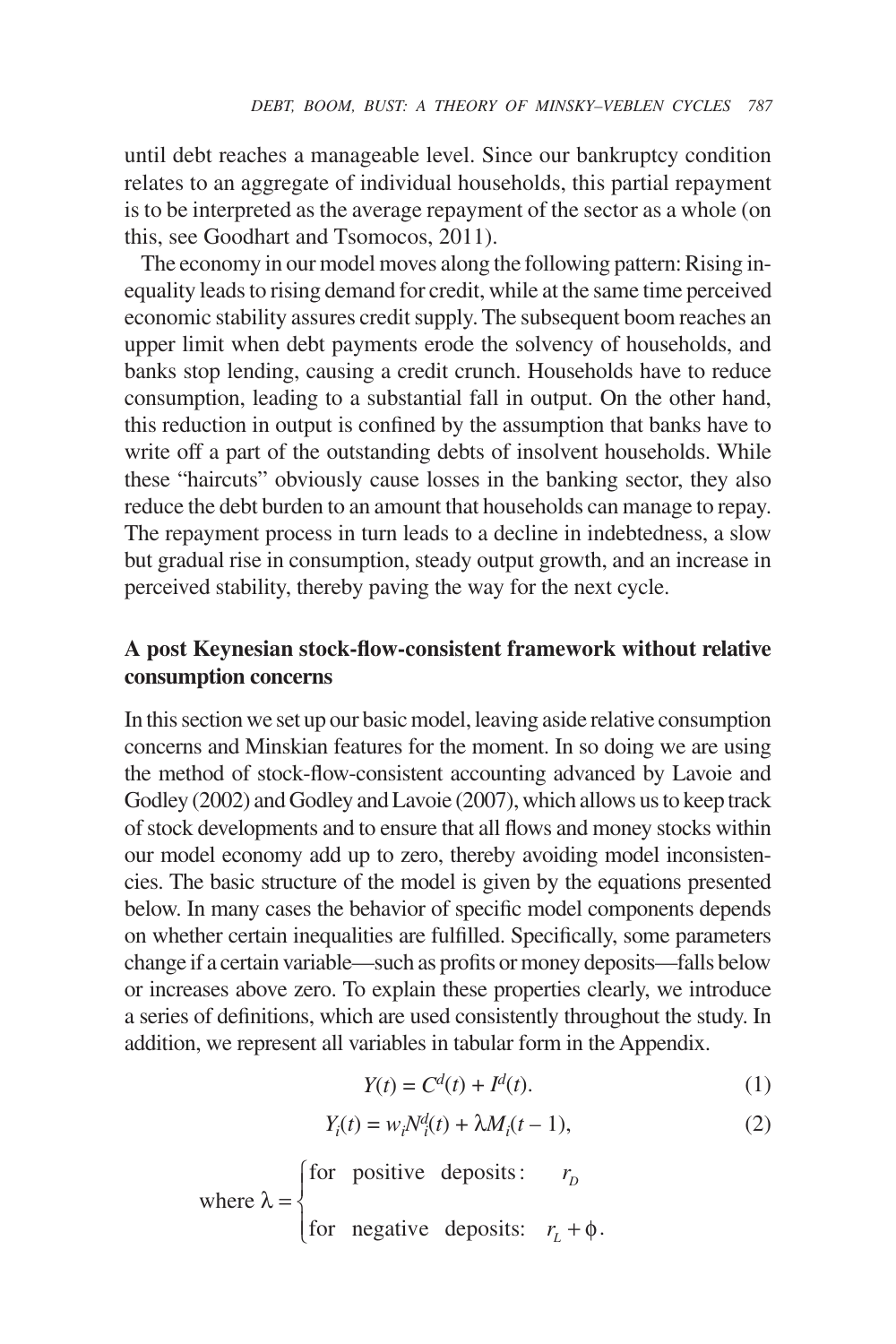*788 JOURNAL OF POST KEYNESIAN ECONOMICS* 

$$
Y_c(t) = \pi_f \Pi_f(t) + \pi_b \Pi_b(t) + \lambda M_c(t-1),
$$
\n(3)

where  $\pi_f = 0$  for  $\Pi_f < 0$  and  $\pi_b = 0$  for  $\Pi_b < 0$ .

$$
N_1^d(t) = \frac{Y(t)}{\psi} \frac{1}{1+\beta} \quad N_2^d(t) = \frac{Y(t)}{\psi} \frac{\beta}{1+\beta} \quad \beta = N_2^d / N_1^d. \tag{4}
$$

$$
C_1^d(t) = \frac{1}{1+\beta} a_0 + a_1 \left[ Y_1(t) - \frac{1}{1+\beta} a_0 \right].
$$
 (5)

$$
C_2^d(t) = \frac{\beta}{1+\beta} a_0 + a_1 \left[ Y_2(t) - \frac{\beta}{1+\beta} a_0 \right].
$$
 (6)

$$
C_c^d(t) = b_0 + b_1[Y_c(t) - b_0].
$$
\n(7)

$$
Id(t) = i0 + i1z(t-1) + i2R(t-1).
$$
 (8)

$$
z(t) = \frac{Y(t)}{Y^*(t)} \qquad Y^*(t) = \nu K(t).
$$
 (9)

$$
R(t) = \frac{\Pi_f(t)}{K(t)}.\tag{10}
$$

$$
K(t) = K(t-1) + F(t-1) - \delta K(t-1).
$$
 (11)

$$
\prod_{f}(t) = Y(t) - w_1(t)N_1^d(t) - w_2(t)N_2^d(t) + \lambda M_f(t-1).
$$
 (12)

 $\prod_b(t) = -[rM_1(t-1) + rM_2(t-1) + rM_c(t-1) + rM_f(t-1)] - cancel(t)$ ,(13)

where 
$$
r = \begin{cases} \text{for positive deposits: } r_D \\ \text{for negative deposits: } r_L \\ \text{for negative deposits: } r_L \end{cases}
$$
  

$$
\Delta M_i(t) = w_i(t)N_i(t) + \lambda M_i(t-1) - C_i^d(t) + cancel_i(t) - \varphi M_i(t-1), \quad (14)
$$
  
where  $\varphi = 0$  for  $M_i \ge 0$ .

 $\Delta M_c(t) = \pi_f \prod_f(t) + \pi_b \prod_b(t) + \lambda M_c(t-1) - C_c^d(t) + cancel_c(t) - \varphi M_c(t-1),$ (15) where  $\varphi = 0$  for  $M_c \ge 0$ .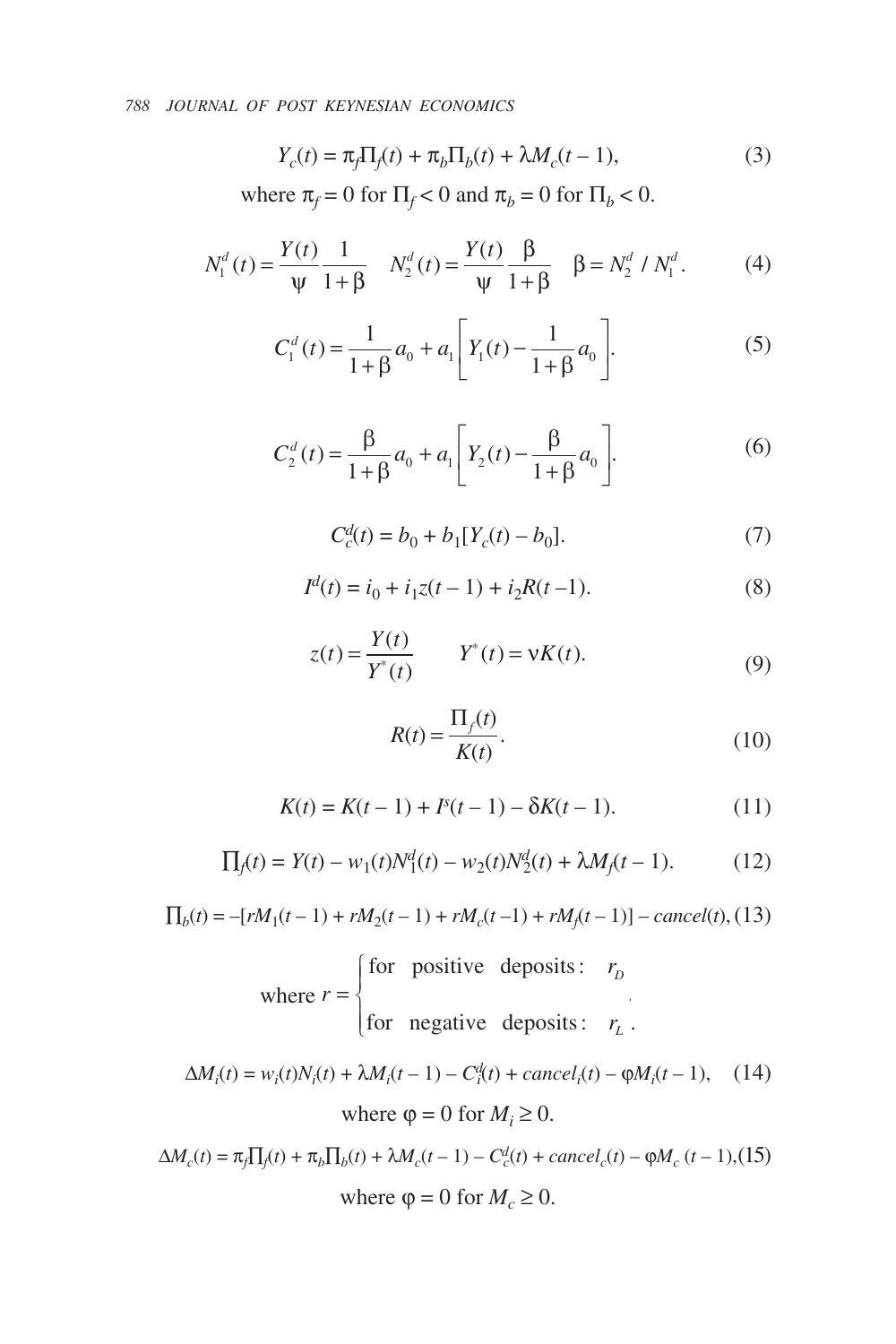*DEBT, BOOM, BUST: A THEORY OF MINSKY–VEBLEN CYCLES 789*

$$
\Delta M_f(t) = (1 - \pi_f) \prod_f(t) - I^d(t) - \varphi M_f(t - 1), \tag{16}
$$

where  $\varphi = 0$  for  $M_f \geq 0$ .

$$
\Delta E(t) = (1 - \pi_b) \Pi_b(t). \tag{17}
$$

$$
M_1(t) + M_2(t) + M_c(t) + M_f(t) + E(t) = 0.
$$
 (18)

For simplicity we assume a closed economy without taxes and government spending in Equation (1). Here, aggregate output (*Y*) is the sum of the demand for investment and consumption goods, since we assume that within each short period supply equals demand.

Furthermore, we assume three distinct classes: capitalists, workers whose share in aggregate income remains constant (we will simply refer to them as *type 1 workers*) and workers whose income share is decreasing (*type 2 workers*). The latter distinction is introduced to resemble the growing inequality within the working class and to allow for relative consumption concerns among workers. Disposable income of workers (*Yi* ) is described in Equation (2) and is made up of wage income and interest income on (positive) money deposits, where  $i = \{1,2\}$  denotes workers of type 1 or 2,  $w_i$  the (exogenous) real wage rate and  $N_i^d$  the respective employment level (see the equations collected in Equation [4]). Employment depends on aggregate production, where we assume that the ratio of type 1 and type 2 workers employed in the production process ( $\beta = N_2^d / N_1^d$ ) remains constant. For simplicity labor productivity  $(\psi)$  is also assumed constant. When workers save a part of their income, they accumulate deposits  $M_i$ , on which they receive interest payments, in which case  $r = r_D$ . Conversely, if workers decide to spend more than their disposable income, they will reduce their deposits  $M_i$ . If  $M_i$ is depleted, workers can take up loans. In this case, their banking account  $M_i$  turns negative. If households become debtors, then  $r = r_L$  (where  $r_L$ )  $r_D$ ) and, in addition, households have to repay a part  $\varphi$  of the principal each period. Hence, money deposits  $M_i$  always express the consolidated financial position of the household, implying that a particular household can either have positive savings (in this case  $M_i > 0$ ) or a loan (in which case  $M_i < 0$ ), but not both at the same time.<sup>6</sup>

<sup>6</sup> Note that contrary to Palley (1994), lending will not reduce the consumption of the creditors here, since credit provision works through the endogenous creation of credit money. Therefore, while in Palley (1994), borrowing increases aggregate demand by redistributing income from households with a low propensity to consume to those with a high propensity to consume, in our model additional credit increases aggregate demand by increasing only the consumption of the creditor.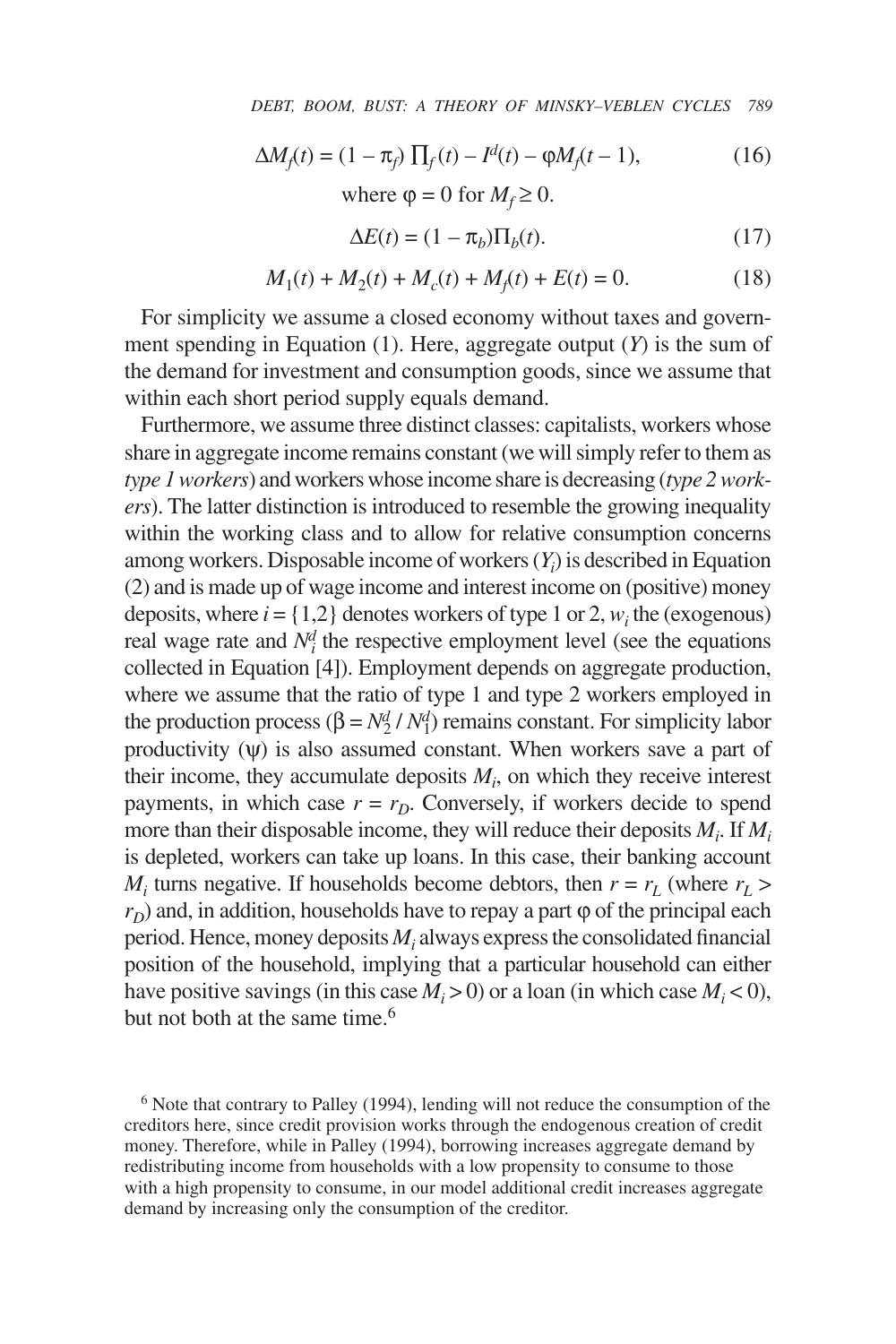Capitalists, on the other hand, receive distributed profits from firms and banks as well as interest income on their (positive) deposits (see Equation [3]), where  $\pi_f$  and  $\pi_b$  are the ratios of distributed firm and bank profits, and  $\Pi_f$  and  $\Pi_b$  denote firm and bank profits. Unlike profits, losses remain within the firm or banking sector, which implies  $\pi_f = 0$  if  $\Pi_f < 0$ , as well as  $\pi_b = 0$  if  $\Pi_b < 0$ . Similar to workers, capitalists can also spend more than their disposable income by depleting their money deposits or taking up loans, in which case they too have to pay interest and repay part  $\varphi$  of the principal each period.

Equations (5) to (7) in turn define the consumer behavior of these distinct groups: Workers will always consume at least subsistence-level consumption, where  $a_0$  denotes the aggregate subsistence-level consumption of the working class (and therefore  $1/(1 + \beta)a_0$  and  $\beta/(1 + \beta)a_0$  account for the amounts of subsistence-level consumption of type 1 and type 2 workers, respectively). Furthermore, workers consume fraction  $a_1$  of disposable income exceeding the necessary amount for subsistence-level consumption. We assume that consumption demand cannot fall below the subsistence level, therefore, for example,  $C_1^d(t) = 1/(1 + \beta)a_0$  for  $Y_1(t) < 1/(1 + \beta)a_0$ . Capitalists, whose consumption demand is expressed in Equation (7), thereby have a lower marginal propensity to consume than workers (i.e.,  $b_1 < a_1$ ).

Equations (8) and (9) describe investment behavior and the development of the capital stock. Investment depends on the past utilization rate of the capital stock  $(z)$  and the past rate of return  $(R)$  as defined in Equations  $(9)$ and (10), where *K* denotes the capital stock and *Y*\* full capacity output. The capital stock evolves over time following Equation (11), where  $\delta$ denotes the depreciation rate.

Equations (12) and (13) express acquired profits in the firm and banking sector. In the case of bank profits, *cancel* denotes debt cancellations in case of bankruptcies of clients (which start to play a role as soon as we introduce a Minskian financial sector). Generally, we assume that banks distribute all of their profits to capitalists' households while firms retain 10 percent of their profits, while any losses are not passed on to capitalists but instead remain in the firm or banking sector.

Equations (14) to (16) describe the evolution of money deposits held by households and firms. Evidently, money deposits increase when units are net savers and decrease when spending exceeds income. If households are debtors (i.e., their deposit is negative), they have to repay part of the principal each period, which does not affect their net financial position (installment rates are paid out of wage income, but they also increase the household's money deposit). Equation (17) defines the change in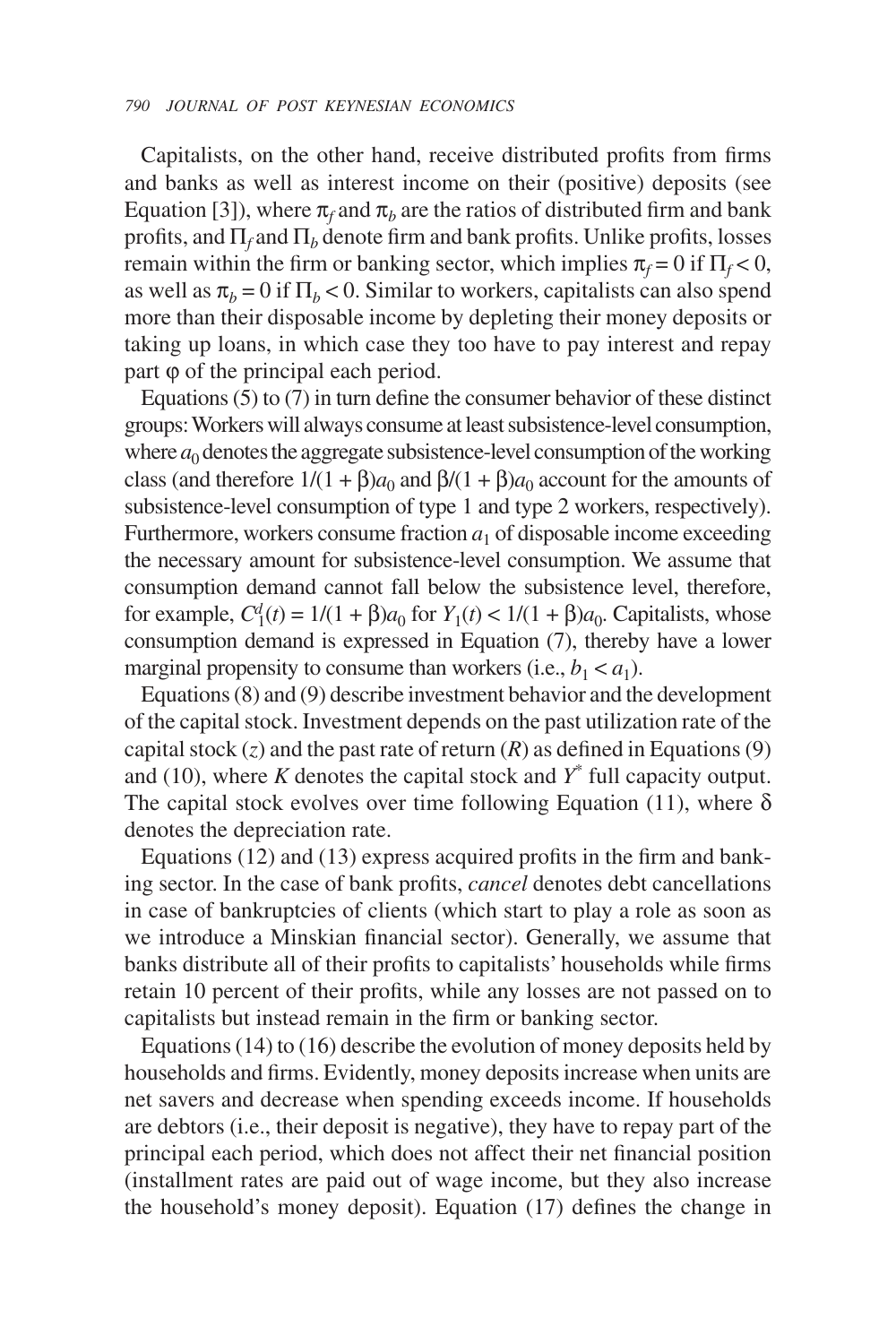|                               |        | Households |                               |          |              |    |
|-------------------------------|--------|------------|-------------------------------|----------|--------------|----|
|                               |        |            | Worker 1 Worker 2 Capitalists | Firms    | <b>Banks</b> |    |
| Money deposits                | $+M_1$ | $+M2$      | $+M_c$                        | $+M_{f}$ | $+E$         | 0  |
| <b>Fixed capital</b>          |        |            |                               | $+K$     |              | κ  |
| <b>Balance</b><br>(net worth) | $-V_1$ | $-V2$      | $-V_c$                        | $-V_{f}$ | $-V_h$       | -K |
| Σ                             | 0      | 0          | 0                             | 0        | 0            | 0  |

#### **Table 1 Stock matrix**

*Notes:* Subtracting net worth assures that columns and rows add up to zero. The only row that does not add up to zero relates to the capital stock, which is the only stock that is only an asset and not a liability at the same time. See Godley and Lavoie (2007) for further details.

bank equity (*E*), which depends on the profits or losses acquired in the banking sector.

Finally, Equation (18) follows from the first line of the stock matrix in Table 1, and implies that the sum of all money deposits and bank equity must be zero. Hence, the stock of money is equal to the sum of positive deposits and the amount of outstanding loans always equals the amount of positive deposits (i.e., the stock of money) plus bank equity. Tables 1 and 2 provide an overview of all stocks and flows incorporated in the model.

This basic setup suffices for running simple simulations. All simulations presented in this study have been run for 420 periods, where one period is treated as equal to a quarter of a year. All starting values and parameter specifications used are supplied in the Appendix. In the baseline scenario (Figure 2), we assume that the household sector holds all positive deposits, while firms hold all liabilities (negative deposits). Wages and interest rates are exogenously given, where the initial wage share (the ratio between total wages and total output, which is equal to the ratio of the average wage rate and labor productivity) is 68 percent, since, for simplicity, productivity is set to unity and wage rates for both groups of workers are initially assumed to be 0.68. Bank equity and workers' deposits are initially zero. In this baseline scenario output shows a marginal upward trend, which is due to capitalists, who dispense their savings to finance additional consumption. Thus, workers may increase their deposits and firms have positive profits.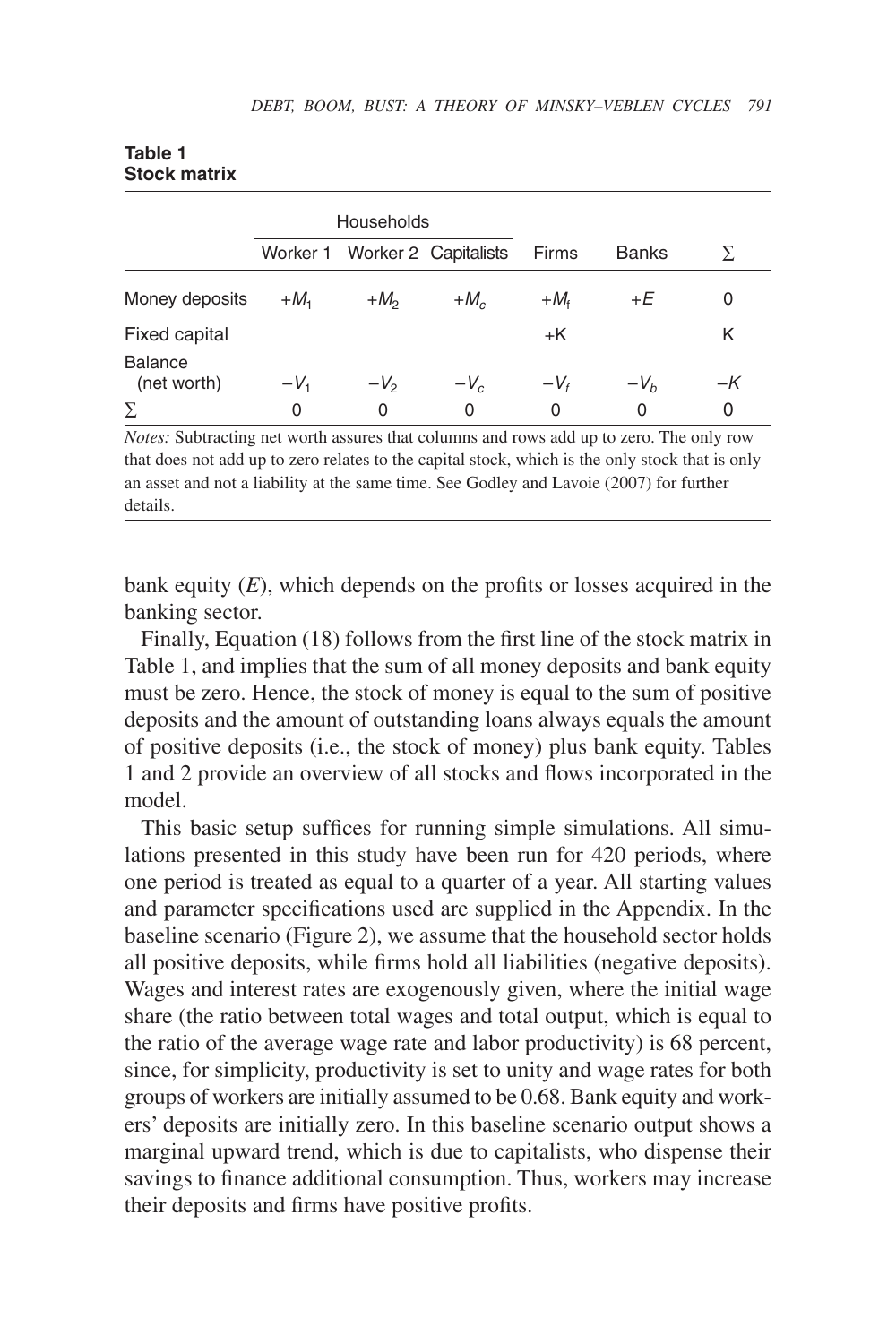|                            |                                            | Households                                  |                                                                                                                                                                                                                                                                                                                                                      |                                                                                                                                                                                                                                                                                                                                                                                                                                                                                                                                                                                                                                                                                                                                                                                                                                                                                                                                                                                                                                                                                                                | Firms              |                                                                  | <b>Banks</b>         |   |
|----------------------------|--------------------------------------------|---------------------------------------------|------------------------------------------------------------------------------------------------------------------------------------------------------------------------------------------------------------------------------------------------------------------------------------------------------------------------------------------------------|----------------------------------------------------------------------------------------------------------------------------------------------------------------------------------------------------------------------------------------------------------------------------------------------------------------------------------------------------------------------------------------------------------------------------------------------------------------------------------------------------------------------------------------------------------------------------------------------------------------------------------------------------------------------------------------------------------------------------------------------------------------------------------------------------------------------------------------------------------------------------------------------------------------------------------------------------------------------------------------------------------------------------------------------------------------------------------------------------------------|--------------------|------------------------------------------------------------------|----------------------|---|
|                            | Worker <sub>1</sub>                        | Worker <sub>2</sub>                         | Capitalists                                                                                                                                                                                                                                                                                                                                          | Current                                                                                                                                                                                                                                                                                                                                                                                                                                                                                                                                                                                                                                                                                                                                                                                                                                                                                                                                                                                                                                                                                                        | Capital            | Current                                                          | Capital              | Ν |
| Consumption                | $-G_{q(t)}$                                | $-62(1)$                                    | $-C_c^d(t)$                                                                                                                                                                                                                                                                                                                                          | $+C^{s}(t)$                                                                                                                                                                                                                                                                                                                                                                                                                                                                                                                                                                                                                                                                                                                                                                                                                                                                                                                                                                                                                                                                                                    |                    |                                                                  |                      |   |
| [Production]<br>Investment |                                            |                                             |                                                                                                                                                                                                                                                                                                                                                      | $+{}^{/s}(t)$<br>$[V(t)]% \begin{center} \includegraphics[width=0.3\textwidth]{Figures/PN1.png} \end{center} \caption{The average number of parameters of the number of different times, and the number of different times, respectively. The number of different times, the number of different times, the number of different times, the number of different times, the number of different times, the number of different times, the number of different times, the number of different times, the number of different times, the number of different times, the number of different times, the number of different times, the number of different times, the number of different times, the number of different times, the number of different times, the number of different times, the number of different times, the number of different times, the number of different times, the number of different times, the number of different times, the number of different times, the number of different times, the number of different times, the number of different times, the number of different times$ | $-\rho(t)$         |                                                                  |                      | 0 |
| Wages                      | $+w_1(t)N_1(t)$                            | $+w_2(t)N_2(t)$                             |                                                                                                                                                                                                                                                                                                                                                      | $-w_1(t)N_1(t)$<br>$-w_2(t)N_2(t)$                                                                                                                                                                                                                                                                                                                                                                                                                                                                                                                                                                                                                                                                                                                                                                                                                                                                                                                                                                                                                                                                             |                    |                                                                  |                      | 0 |
| Interest                   | $+ rM_1(t - 1)$                            | $+ rM_2(t - 1)$                             | $+ r M_c (t - 1)$                                                                                                                                                                                                                                                                                                                                    | + $rM_{\rm A}(t-1)$                                                                                                                                                                                                                                                                                                                                                                                                                                                                                                                                                                                                                                                                                                                                                                                                                                                                                                                                                                                                                                                                                            |                    |                                                                  |                      |   |
|                            |                                            |                                             |                                                                                                                                                                                                                                                                                                                                                      |                                                                                                                                                                                                                                                                                                                                                                                                                                                                                                                                                                                                                                                                                                                                                                                                                                                                                                                                                                                                                                                                                                                |                    | $-M_1(t-1)$<br>$-M_2(t-1)$<br>$-M_3(t-1)$<br>$-M_4(t-1)$         |                      | 0 |
| Repayment                  | $+\varphi M_1(t-1)$<br>$-\varphi M_1(t-1)$ | $+\varphi M_2(t-1)$<br>- $\varphi M_2(t-1)$ | $+\varphi M_c(t-1)$<br>$-\varphi M_c(t-1)$                                                                                                                                                                                                                                                                                                           | $+\varphi M_f(t-1)$<br>- $\varphi M_f(t-1)$                                                                                                                                                                                                                                                                                                                                                                                                                                                                                                                                                                                                                                                                                                                                                                                                                                                                                                                                                                                                                                                                    |                    |                                                                  |                      | ⊂ |
| Debt cancellation          | $-\chi M_1(t - 1)$                         | $-\chi M_2(t-1)$                            | $-XM_{c}(t-1)$                                                                                                                                                                                                                                                                                                                                       |                                                                                                                                                                                                                                                                                                                                                                                                                                                                                                                                                                                                                                                                                                                                                                                                                                                                                                                                                                                                                                                                                                                |                    | $+xM_1(t-1)$<br>+xM <sub>2</sub> (t-1)<br>+xM <sub>2</sub> (t-1) |                      |   |
| Profits                    |                                            |                                             | $+\pi_t\Pi_\lambda(t)+\pi_b\Pi_b(t)$                                                                                                                                                                                                                                                                                                                 | $-II(t)$                                                                                                                                                                                                                                                                                                                                                                                                                                                                                                                                                                                                                                                                                                                                                                                                                                                                                                                                                                                                                                                                                                       | $+(1-\pi/\Pi_0 t)$ | $-\Pi_b(t)$                                                      | $+(1-\pi_b)\Pi_b(t)$ |   |
| <b>ADeposits</b>           | $-M_1(t)$                                  | $-\Delta M_2(t)$                            | $-M_{c}(t)$                                                                                                                                                                                                                                                                                                                                          |                                                                                                                                                                                                                                                                                                                                                                                                                                                                                                                                                                                                                                                                                                                                                                                                                                                                                                                                                                                                                                                                                                                | $-\Delta M(t)$     |                                                                  | $-\Delta E(t)$       |   |
|                            | $\circ$                                    | $\circ$                                     | $\circ$                                                                                                                                                                                                                                                                                                                                              | $\circ$                                                                                                                                                                                                                                                                                                                                                                                                                                                                                                                                                                                                                                                                                                                                                                                                                                                                                                                                                                                                                                                                                                        | $\circ$            | $\circ$                                                          | $\circ$              |   |
|                            |                                            |                                             | Notes: The superscripts d and s denote demand and supply. Note that $C = C_1 + C_2 + C_4$ and that for the respective sector $r = r_p$ if its money balance is positive<br>and $r = r_L$ otherwise. Note further that for the respective sector $\varphi = 0$ if its money balance is positive and that repayment of debt is done out of current in- |                                                                                                                                                                                                                                                                                                                                                                                                                                                                                                                                                                                                                                                                                                                                                                                                                                                                                                                                                                                                                                                                                                                |                    |                                                                  |                      |   |
| come (and enters with a    |                                            |                                             | positive sign since money deposits are negative for indebted households) and is canceled out in the same column since repayments                                                                                                                                                                                                                     |                                                                                                                                                                                                                                                                                                                                                                                                                                                                                                                                                                                                                                                                                                                                                                                                                                                                                                                                                                                                                                                                                                                |                    |                                                                  |                      |   |

go directly into the respective deposits. Note finally that all rows and columns add up to zero, assuring the model's stock-flow consistency. See Godley and

go directly into the respective deposits. Note finally that all rows and columns add up to zero, assuring the model's stock-flow consistency. See Godley and

Lavoie (2007) for further details.

Example (2007) for further details.

Table 2<br>Flow matrix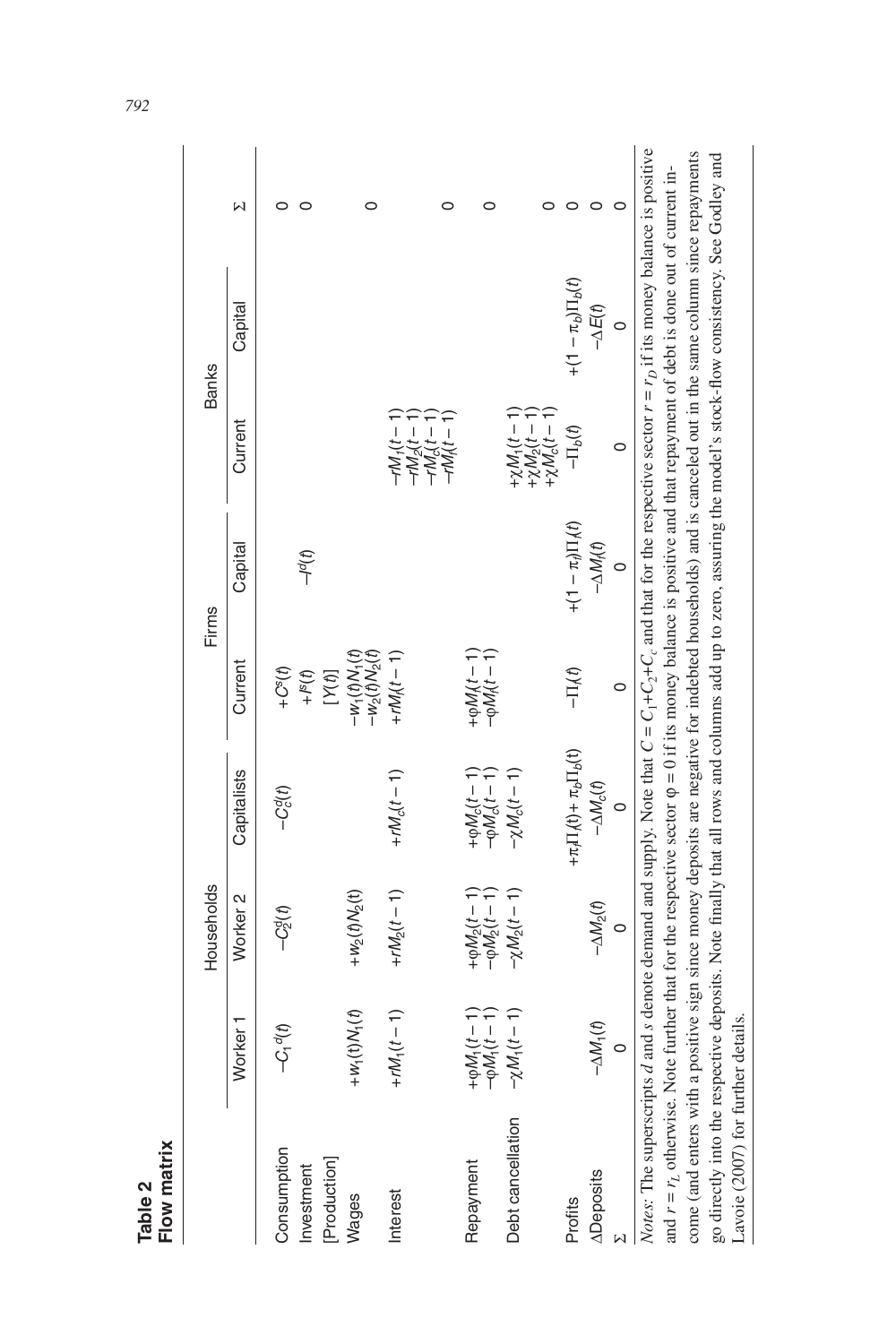

Figure 2 Baseline scenario: simulation results Baseline scenario: simulation results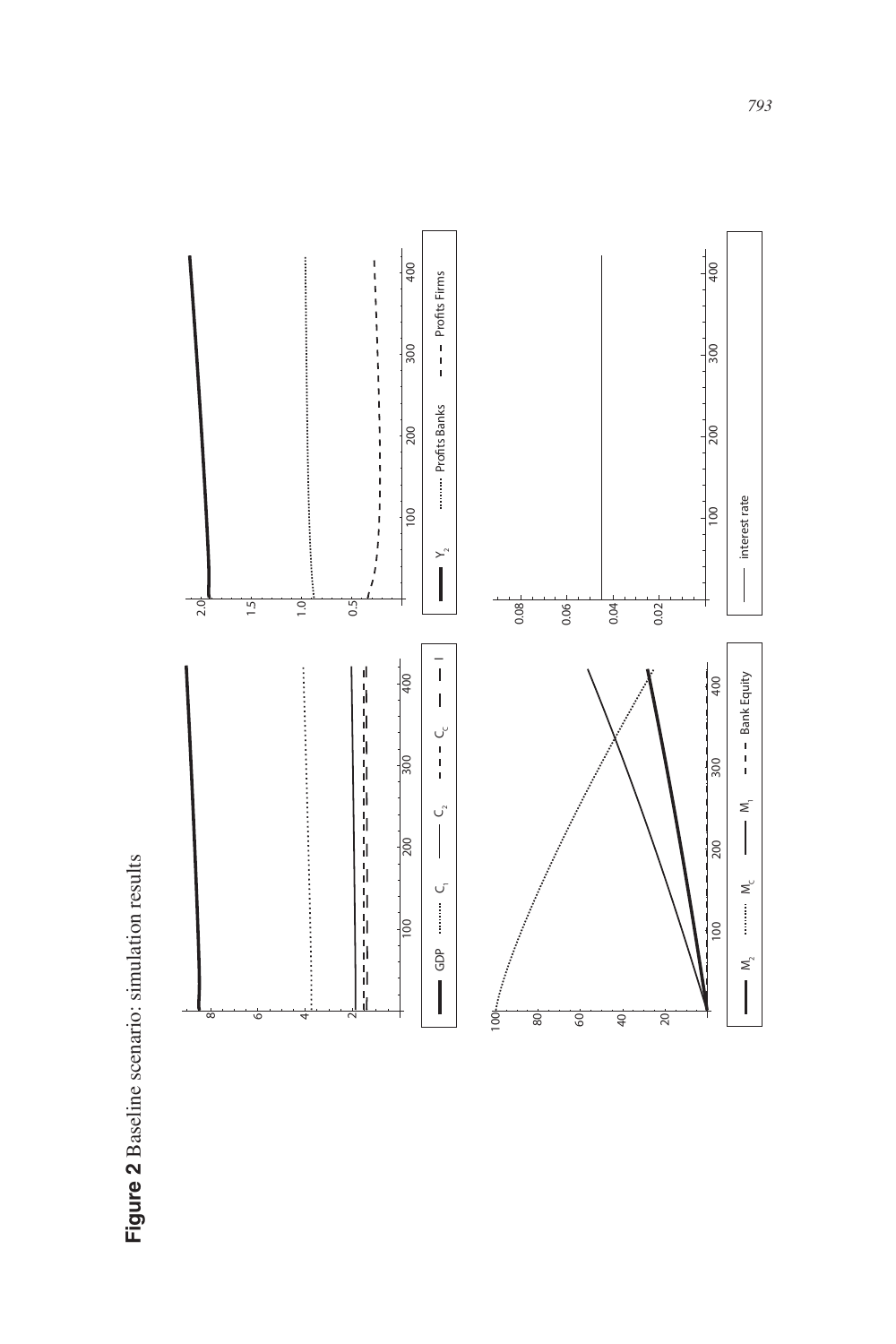As a next step, we assume a gradual decrease of wages of type 2 workers to reflect the growing inequality within the working class. This change takes place in the first eight periods  $(w_2)$  declines from 0.68 to 0.60), leading to a decline in the wage share from 68 percent to 65 percent solely at the expense of type 2 workers (Figure 3). Since we have not yet introduced relative consumption concerns, we observe a downswing in output due to reduced consumption spending of type 2 workers. Thus, we label this outcome the "inequality and contraction" (IAC) scenario. Consequentially, this scenario looks similar to the previous one, but stabilizes at a lower level of aggregate income.

# **A post Keynesian stock-flow-consistent framework with relative consumption concerns**

Next we introduce relative consumption concerns into the model. Specifically, in what follows, we assume that one group of workers (*type 2*) suffers a decline in wages relative to the other group (*type 1*) but, partly, still tries to keep up with the latter group in terms of consumption expenditures. In Veblenian terms, this scenario posits that type 2 workers become a somewhat "lower" class and, therefore, change their behavior, that is, their preferred ratio of consumption aspirations to current income, while it leaves the behavior of type 1 workers (becoming a superior class) relatively unaffected. In line with this argument, we assume that as long as disposable income of type 2 workers is at least as high as that of type 1 workers, that is,  $Y_2(t) \ge Y_1(t) \beta$  (with  $\beta$  being the ratio of type 2 and type 1 workers), the consumption demand of type 2 workers is represented by Equation (6), as before. However, as soon as their income drops below that of their peers, that is,  $Y_2(t) < Y_1(t)$ , an additional type of social interaction emerges, which is the desire to keep up with type 1 workers. In this case, Equation (6) is replaced by the following expression:

$$
C_2^d(t) = (1 - \alpha) \left( \frac{\beta}{1 + \beta} a_0 + a_1 \left[ Y_2(t) - \frac{\beta}{1 + \beta} a_0 \right] \right) + \alpha C_1^d(t) \beta. \tag{6a}
$$

While consumption behavior as described in Equation (6) is still present in Equation (6a), the latter also introduces relative consumption concerns, where the relative importance of these two motives is given by  $\alpha$ . If  $\alpha = 1$ , relative consumption concerns fully determine consumer behavior implying that workers would hold on to exactly the consumption level of type 1 workers, while in the case of  $\alpha = 0$ , Equation (6a) reduces to Equation (6), that is, relative consumption concerns would be irrelevant for individual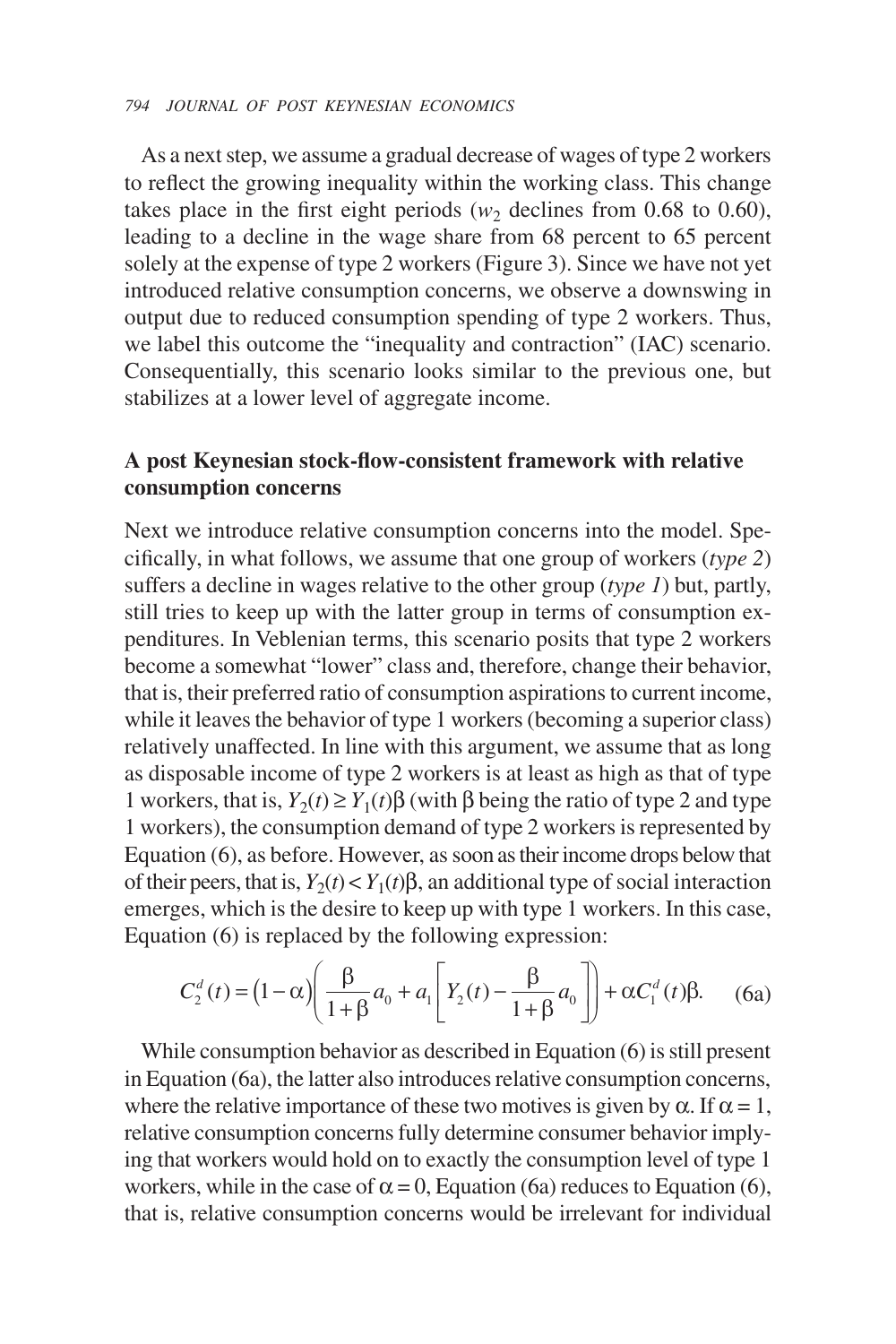



*DEBT, BOOM, BUST: A THEORY OF MINSKY–VEBLEN CYCLES 795*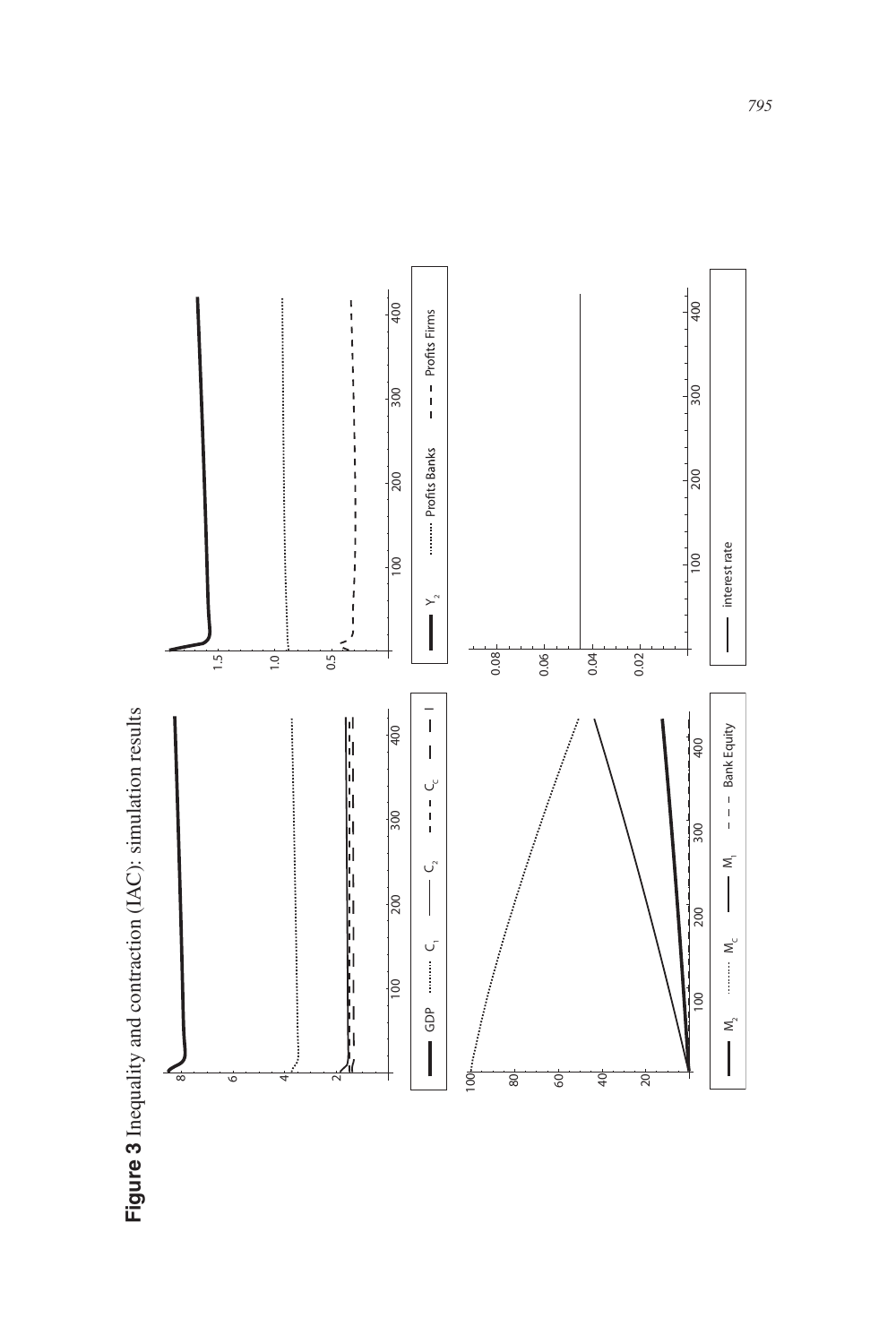consumer behavior. In general, the higher the desire to keep up with the other group, the larger  $\alpha$  will be.

Note that we would obtain similar results if we abstained from modeling growing income inequality within the working class (i.e., assuming only one group of workers) and instead assumed that workers try to keep up with capitalists (as in Barba and Pivetti, 2009; Dutt, 2008). Though this may not matter much for the results, in our opinion it would ignore the argument that—as Veblen (1970[1899], p. 81) puts it—a class "rarely compares itself . . . with those who are considerably in advance" (see also Hogg and Terry, 2000).

When assuming that the social mediation of preferences has a strong influence on individual consumer behavior ( $\alpha$  = 0.8), the decline in wages causes the saving rate of type 2 workers to decrease, becoming negative from the third period onward (Figure 4). Overconsumption of type 2 workers as well as higher capitalist spending leads to an initial expansion (that also pushes the income of type 2 workers). As debt payments increase and disposable income of type 2 workers starts to decrease again, the latter gradually reduce their consumption, bringing the expansion to a quick end. In this phase the increase in interest payments and the subsequent reduction in consumption of type 2 workers is the driver of the economic downturn. However, since interest payments also increase the consumption of capitalists, and type 1 workers retain their high level of income—thereby holding the relative aspiration level for type 2 workers constant—output seems to stabilize at a fairly high level. Yet, at some point, output soars again, which happens when type 2 workers—whose consumption has gradually declined in the previous periods—cannot reduce their consumption any further since they have reached their subsistence level. At this point, disposable income has already turned negative, meaning that type 2 workers are Ponzi financing units that depend on banks rolling over credit. With debt and interest payments increasing without workers being able to reduce consumption any further, this creates a second expansion at the end of the scenario following a pure Ponzi scheme: Workers of the second type are taking up new loans to make debt payments on outstanding loans, causing debt obligations to rise even further and creating ever increasing flows of interest payments, manifesting itself in ever increasing bank profits. These profits, which lead to an increase in capitalist consumption that is the source of the subsequent boom, are of course only artificial, since the underlying "cash flows" are generated by the banking system itself and no one can expect those loans to ever be repaid. We call this the "inequality and expansion" (IAE) scenario.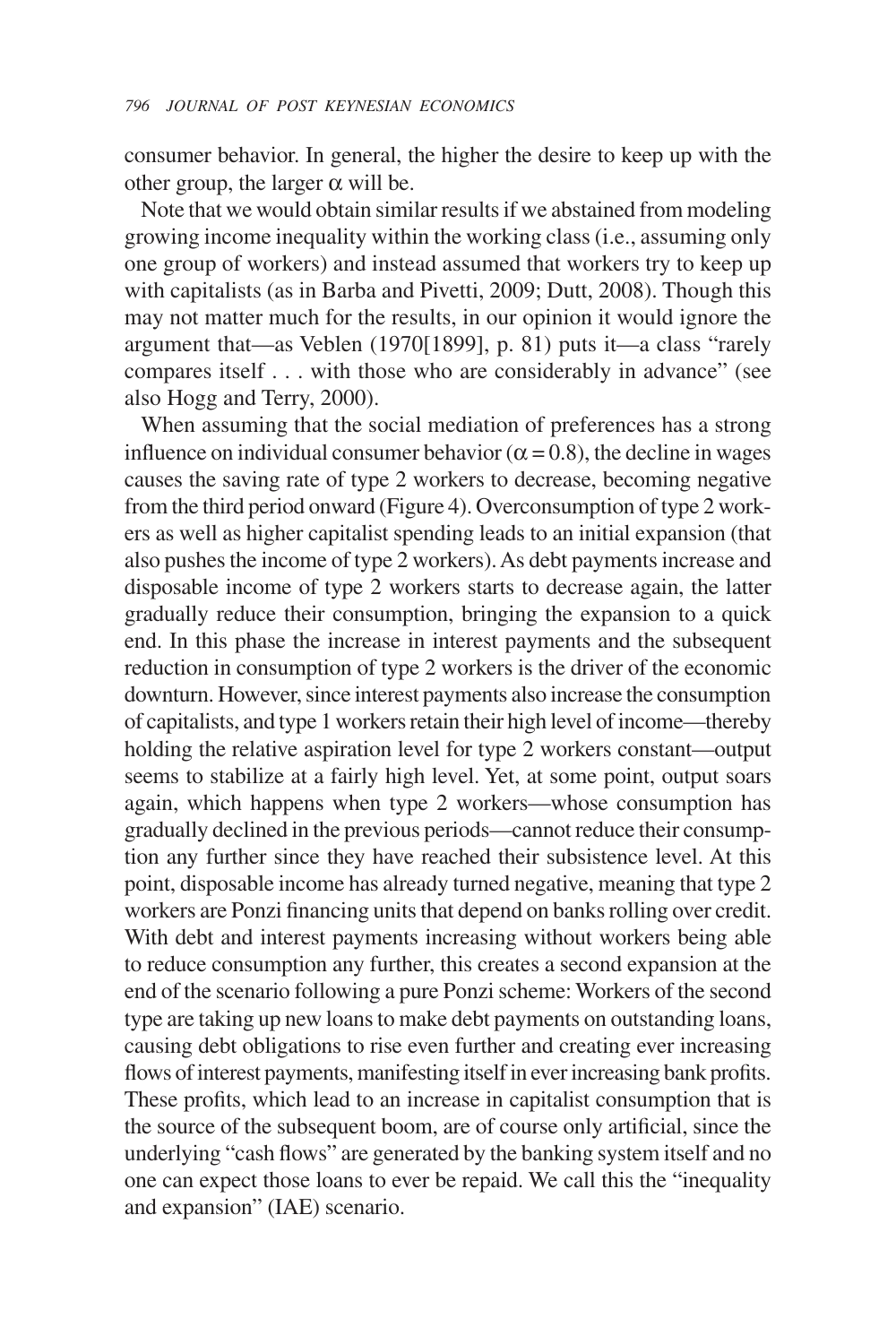

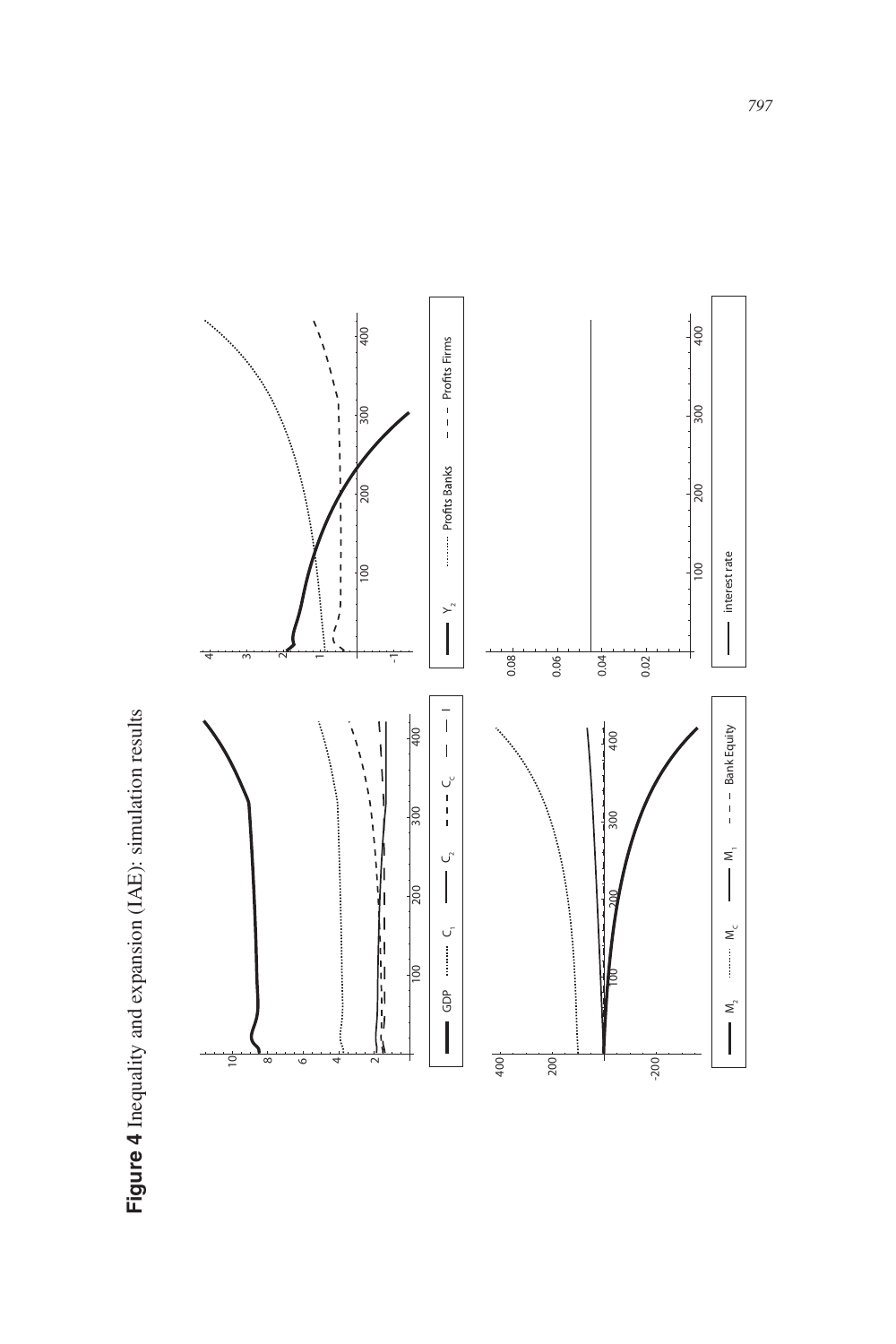## **A Minskian model with relative consumption concerns: the case of Minsky–Veblen cycles**

In the previous scenario, workers received unlimited credit, which is unlikely to happen in reality. Therefore, we have to specify the loan supply behavior of banks. As indicated at the beginning, we are approaching this issue with a Minskian framework given by the following equations:

$$
w_i(t)N_i^d(t) \ge -[r_L(t) + \phi]M_i(t-1) + \theta_i(t).
$$
 (19)

$$
\theta_2(0) = \eta \left[ \frac{\beta}{1 + \beta} a_0 \right].
$$
 (20)

$$
\Theta(t) = \Theta(t-1)(1+\mu) + \zeta \Delta L(t) \tag{21}
$$

where 
$$
\mu = \begin{cases} \text{perceived stability:} & -\gamma \\ \text{economic distances:} & \tau \end{cases}
$$

$$
cancel_{2}(t) = -\chi M_{2}(t), \qquad (22)
$$
\nwhere  $\chi = \begin{cases} \text{credit constrained and } Y_{2}(t) < \frac{\beta}{1+\beta} a_{0}: 1\\ \text{otherwise}: 0 \end{cases}$ 

\n $r_{L}(t) = r_{L}(t-1) + \rho \Delta L(t).$ 

\n(23)

Equation (19) specifies the conditions for households to incur debt. Here, we assume that loans are granted as long as workers' income exceeds payments on past loans plus a certain margin of safety  $\theta$ .

Equations (20) and (21) describe the behavior of  $\theta$ . For convenience, we express the initial margin of safety in multiples of subsistence-level consumption  $a_0$ , such that in case of type 2 workers it is given by Equation (20). Here larger values of  $\eta$  imply more cautious banks. Banks are assumed to behave according to Minskian propositions, thereby (slowly) relaxing the margin of safety in times of perceived financial stability and (rapidly) increasing the very same margin in cases of financial distress (Equation [21]). Specifically, we assume that if no bankruptcies occur during a certain period,  $\theta$  will decrease with rate  $\gamma$ , whereas in case of reported customer bankruptcies, it increases by rate  $\tau$  (where  $\tau >> \gamma$ ). This reflects the Minskian argument that during periods of perceived economic stability (here defined as the absence of bankruptcies), financial intermediaries become gradually less cautious until economic distress (represented here by reported bankruptcies) leads to a sudden readjustment of risk perceptions,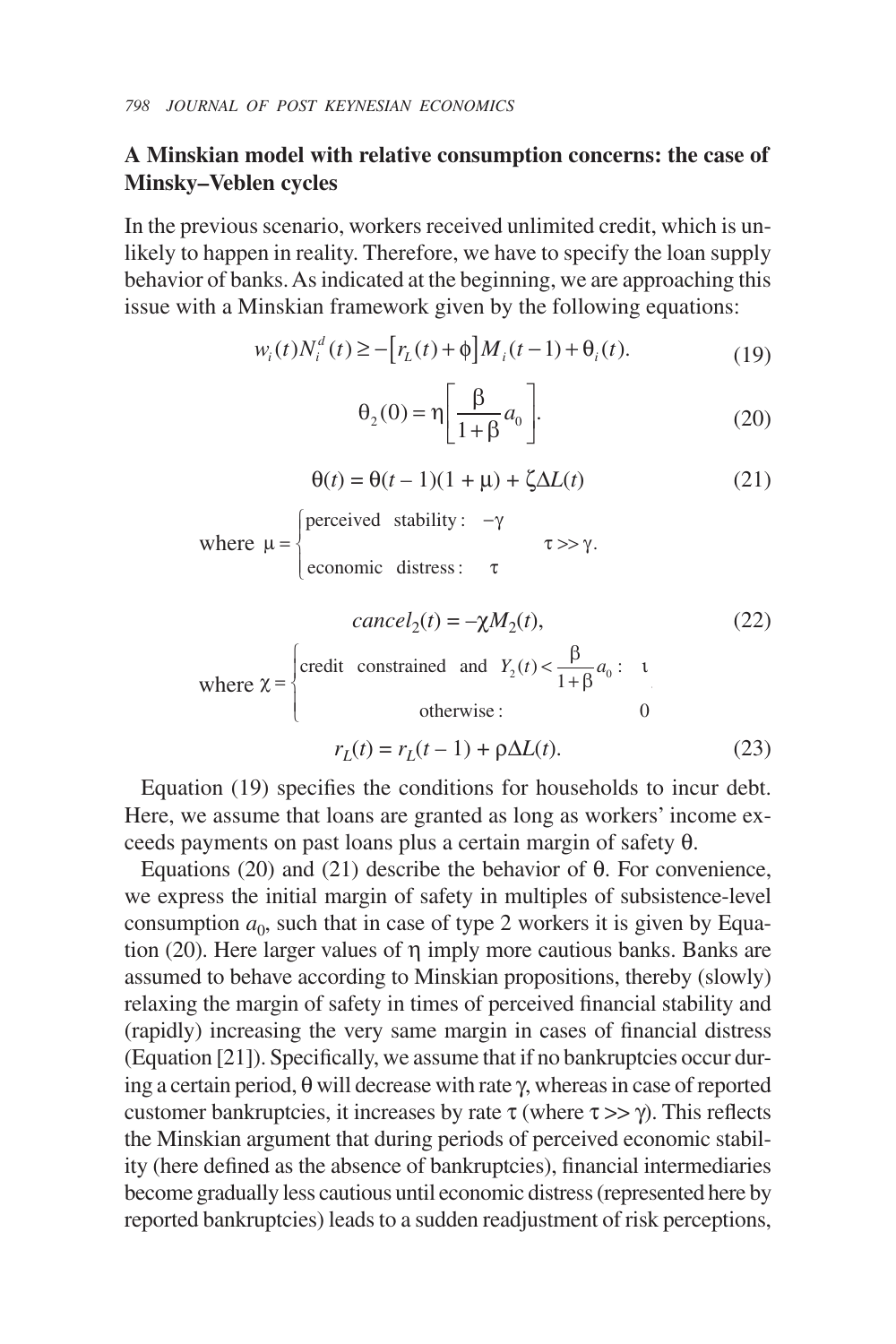thereby possibly creating a credit crunch. Futhermore, banks are assumed to become more cautious when the total amount of private debt (*L*), which is the absolute value of negative deposits, increases (and vice versa).7

If bankruptcies occur within the sector—meaning that the income of credit-constrained households is not sufficient to afford subsistence-level consumption as well as to meet debt obligations—we assume that banks write off a fixed proportion  $\iota$  of their claims. This is specified in Equation (22) for the case of type 2 workers. These haircuts lead to losses in the banking sector, which decrease capitalist income and turn bank equity negative. The system will experience subsequent periods of bankruptcies, if previous haircuts cannot restore the solvency of debtors (i.e., if disposable income is still lower than subsistence level consumption). This implies that banks have to write off outstanding loans until debt reaches a level where debtors can again manage to orderly repay. Generally, workers will always consume at least subsistence-level consumption. If their income is not sufficient to afford subsistence-level consumption and debt payments, workers will first suspend debt repayments and then interest payments. Finally, the interest rate on loans also follows Minskian propositions by depending positively on the amount of debt in the economy (Equation [23]).

With this framework we can again run simulations. Assuming that  $\eta = 1.2$ , meaning that at the beginning banks do grant loans as long as type 2 workers have sufficient disposable income to pay for 1.2 times the amount of subsistence-level consumption, leads to our first exposition of Minsky–Veblen cycles depicted in Figure 5. We call this scenario Minsky–Veblen cycle "speculative dynamics" (MVC-SD), since households turn from hedge financing units into speculative financing units.

As in the scenario with unlimited credit supply, we get an initial debtfinanced boom that is followed by a minor recession when debt payments increase and type 2 workers gradually reduce consumption. The decline in output is again only short-lived since relative consumption concerns keep the fall in workers consumption small, while interest payments in-

<sup>7</sup> Note that we abstain from explicitly including asset prices in our analysis, although asset price bubbles play an important role in Minsky's theory as well as in the recent crisis. According to Minsky, asset price bubbles come along with periods that are perceived as stable. They favor a climate in which current cash flows are conceived as relatively unimportant for decisions on loan provision, which implies that asset bubbles reduce the margin of safety. In this specific sense asset prices are implicitly represented in our story, though an explicit attempt to model them is outside of the scope of this paper. See Zezza (2008) for a stock-flow consistent framework taking the role of asset price bubbles into account.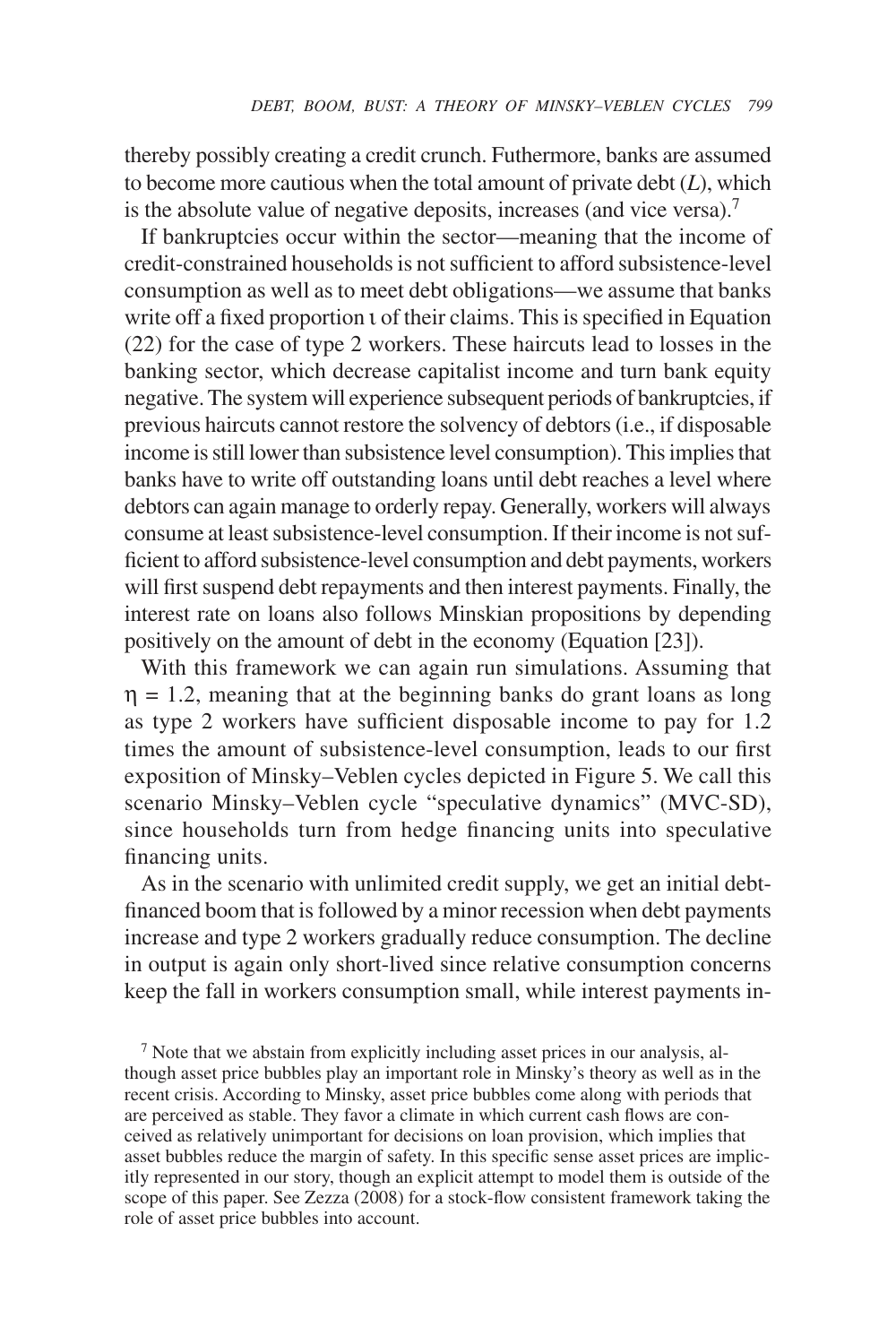

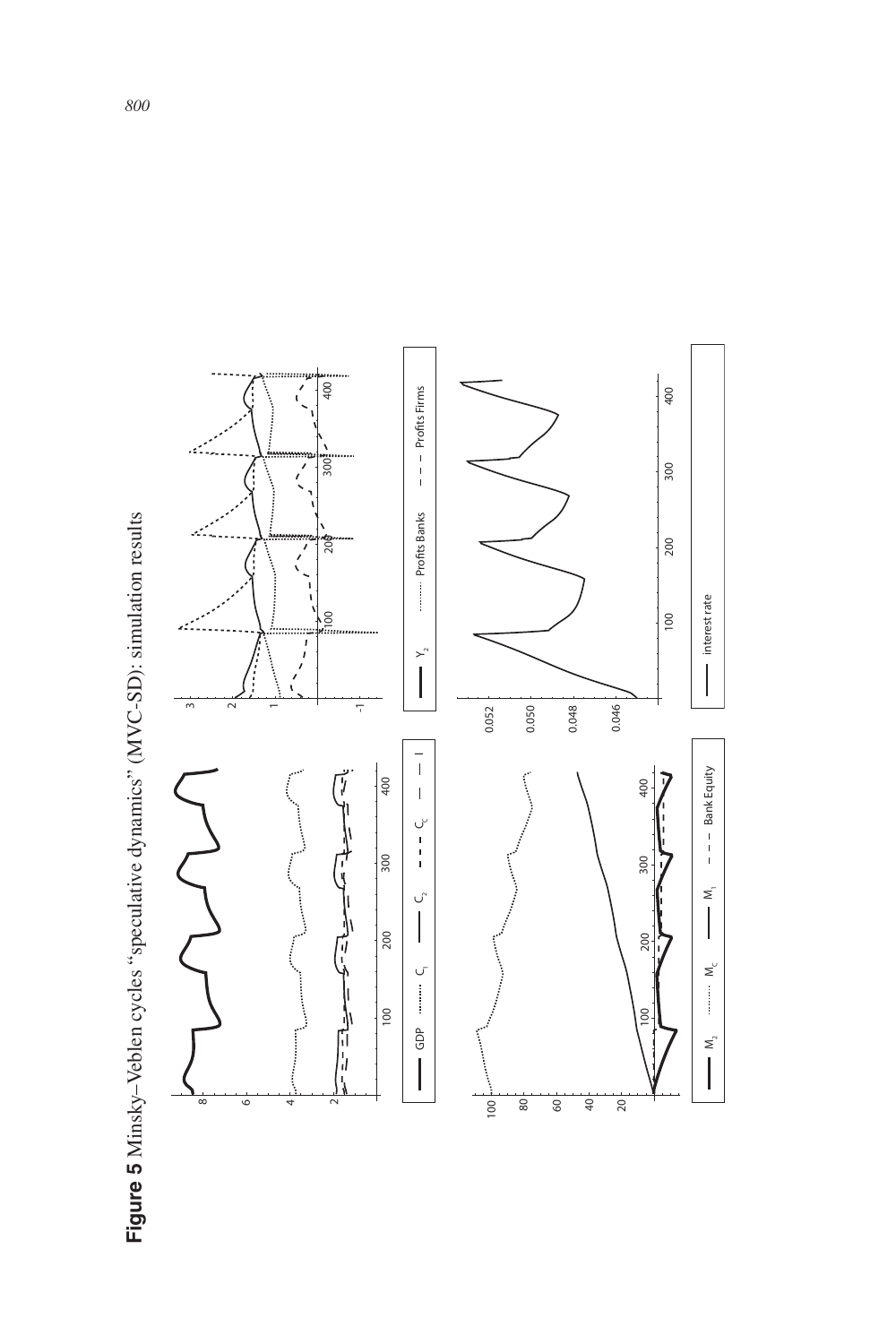crease the consumption of capitalists. Together, these two mechanisms debt-based consumption induced by relative consumption concerns and increasing capitalist income—stabilize output at a relatively high level for some time. In this period of perceived stability, Minskian dynamics cause banks' margin of safety to fall and thereby assure that credit supply continues. However, since loans of type 2 workers quickly accumulate and, correspondingly, the exposure of the banking sector increases, this downward trend in the margin of safety is gradually reversed, while at the same time disposable incomes of type 2 workers are decreasing (which is further accentuated by a gradual rise in the interest rate on loans). We call this the phase of *compression* (this phase may correspond to what Bernanke [2004] has called, quite unfortunately, a moderation). At some point disposable income has fallen and the margin of safety has risen sufficiently such that banks refuse to grant new loans to type 2 workers. In this simulation variant, households turn from hedge financing units into speculative financing units (unable to repay the principal but still able to pay interest out of current income), without ever becoming Ponzi units. However, in case of a tightening of credit supply, speculative financing units go bankrupt, since they already depend on rolling over debt (their wage bill is not enough to afford subsistence-level consumption and all debt payments). After bankruptcy, these households have no further access to credit because the margins of safety have risen dramatically. Therefore, they have no alternative but to reduce their consumption to subsistence level. This decline in consumption expenditures triggers a full-scale recession. While the gradual decrease in disposable income of type 2 workers (through debt payments) is responsible for the end of the expansion and the beginning of the compression phase, it is the credit rationing by banks that abruptly cuts off consumption and thereby causes *panic* on financial markets, leading to a sudden slump. Bankruptcies among type 2 workers force banks to write off part of their outstanding loans, thereby turning bank equity negative.<sup>8</sup> In the first cycle, haircuts in five consecutive periods restore the solvency of debtor households (a one-time haircut is not enough to bring down interest rate payments to a manageable level for debtors), thereby enabling them to orderly repay the rest of their outstanding loans. However, these developments lead to a sharp increase in the margin of safety. In the following period of *consolidation* workers gradually repay the remaining loans, and interest rates go down again. As the level of debt declines, disposable income

<sup>8</sup> Note that while in our model it is possible that parts of the household sector go bankrupt (e.g., type 2 workers), bankruptcies within the banking or firm sector are not possible.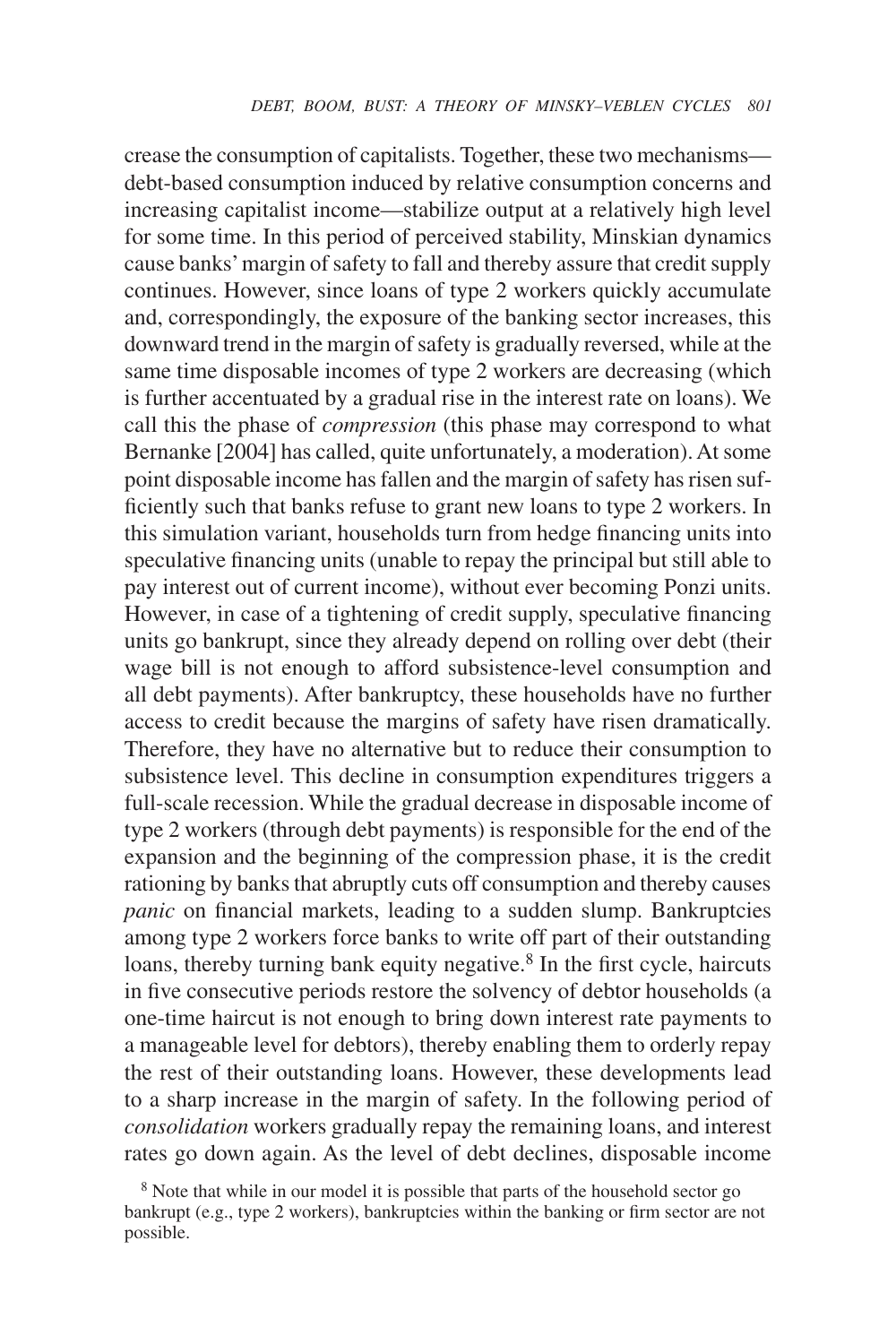**Figure 6** A Minsky–Veblen cycle ("speculative dynamics"; periods 150– 250)



of type 2 workers gradually increases and so does their consumption. When decreasing debt levels and interest rates have led to a sufficient increase in disposable income of type 2 workers and Minskian dynamics have reduced the margin of safety, history will repeat itself. Figure 6 illustrates these four phases—the expansionary phase, the compression phase, where additional debt payments reduce consumption spending, the credit crunch (panic), and the consolidation phase—with respect to the simulation results of this scenario.

These four phases describe a specific dynamic interaction between aggregate output and total debt. Figure 7 gives a stylized representation of these developments and shows the relationship between output, debt, and the prevalence of the different phases.

In this context, we can compare the stylized dynamics of output and debt, as depicted in Figure 7, with the actual dynamics represented by our simulation results (Figure 8). Plotting the relative development of output and debt between the 100th and 220th period gives a result very similar to our stylized representation of output-debt dynamics within a Minsky–Veblen cycle.

In case of less cautious banks (Figure 9), that is, if we assume that the margin of safety is less sensible in the face of an increasing amount of outstanding debt ( $\zeta$  decreases from 0.05 to 0.025 in our example), the basic mechanisms remain the same. However, while in the previous variant the recession led to a crisis because banks stopped lending before workers became Ponzi financing units, here banks prolong lending even beyond this point. Therefore, we call this scenario Minsky–Veblen cycle "Ponzi dynamics" (MVC-PD), where more excessive lending results in a longer phase of compression. The consolidation phase is now also significantly longer, since the pile of accumulated debt is greater than before. Similarly, the number of successive periods in which bankruptcies occur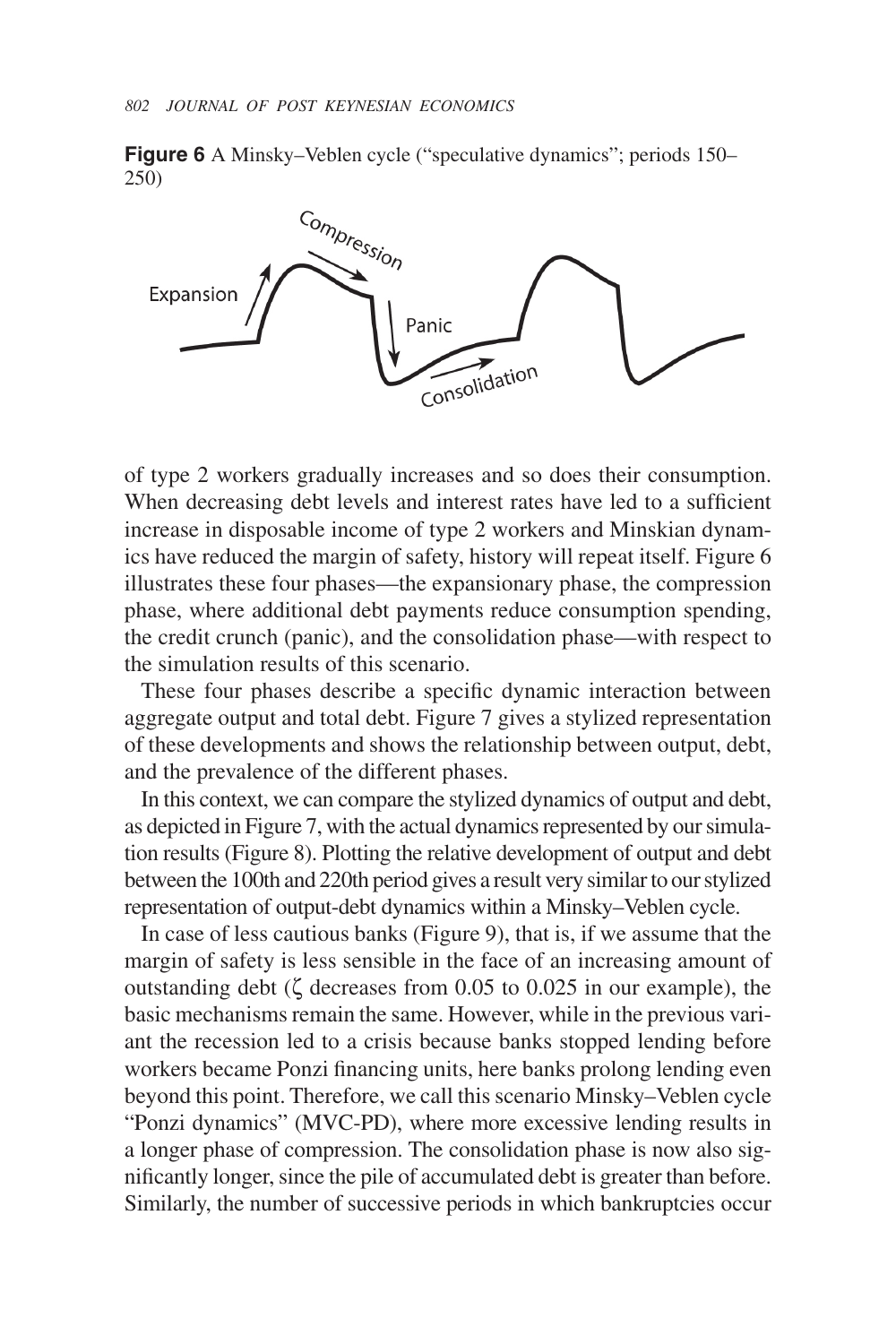**Figure 7** Output-debt dynamics in a Minsky–Veblen cycle: a stylized representation



increases from five to nine (in the first cycle), which causes the margin of safety to soar.

Finally, we consider a case with very cautious banks (Figure 10), where the margin of safety is very sensitive with respect to the total amount of debt in the economy (i.e.,  $\zeta$  increases from 0.025 to 0.5). In this case, the margin of safety increases quickly, since firms take up loans to finance investment, and banks stop lending before the expansion reaches its peak. As a consequence, credit-constrained households reduce consumption and the economy enters a recession similar to the scenario without relative consumption concerns. When the margin of safety declines sufficiently, type 2 workers get access to credit and output increases. However, as soon as the amount of debt in the economy increases, cautious banks instantaneously increase the margin of safety, thereby restricting access to credit for type 2 workers, which decreases aggregate output. Since the amount of outstanding debt is low, workers quickly meet the margin of safety again, enabling them to take up loans. As loans are given, the margin of safety immediately increases and type 2 workers are again granted no more funds. So while the basic cyclical mechanisms of the model retain their focal role, their effect on overall economic development is strongly constrained by the extreme cautiousness of lenders. Since households always remain hedge financing units, we refer to this scenario as Minsky–Veblen cycle "hedge dynamics" (MVC-HD).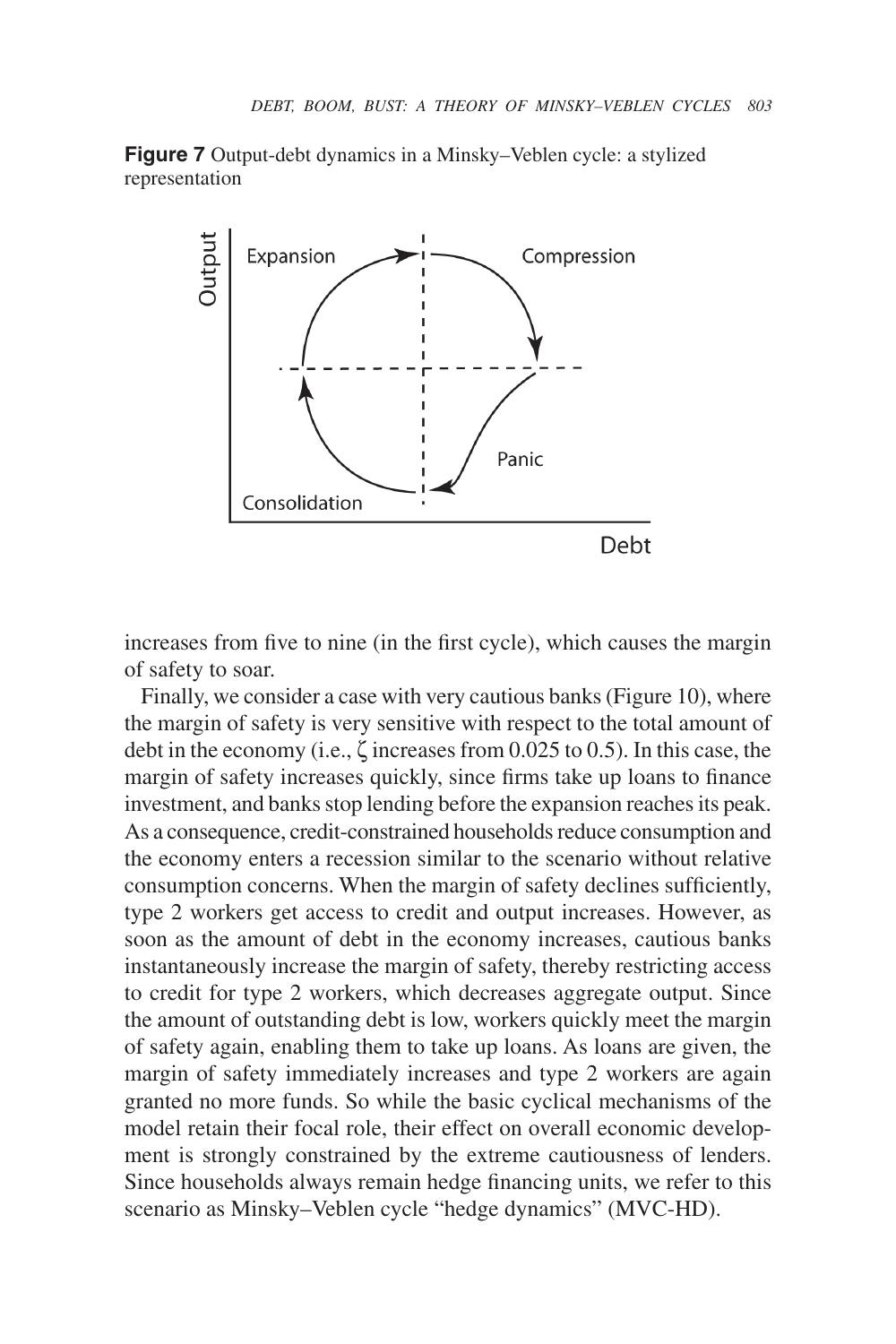

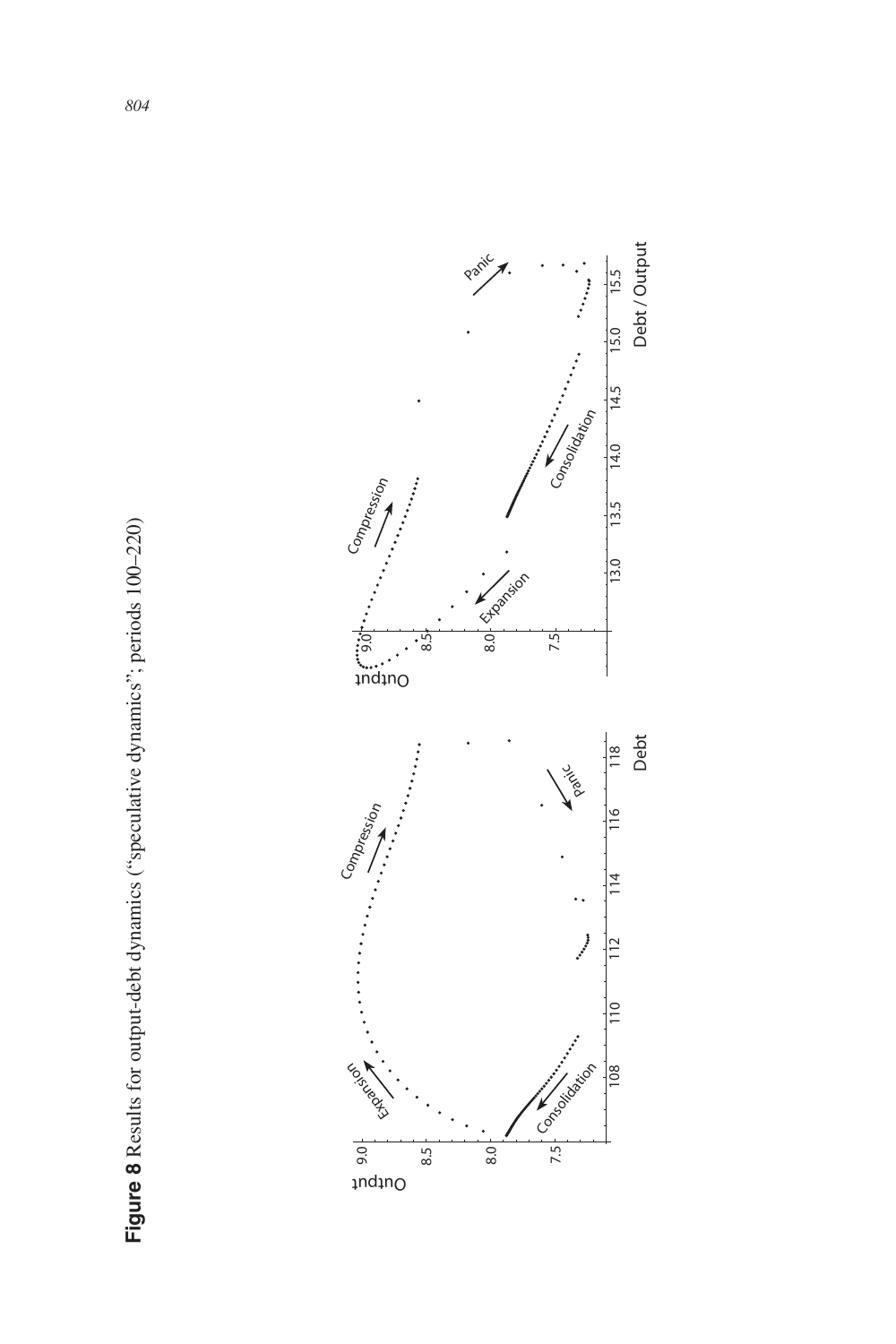

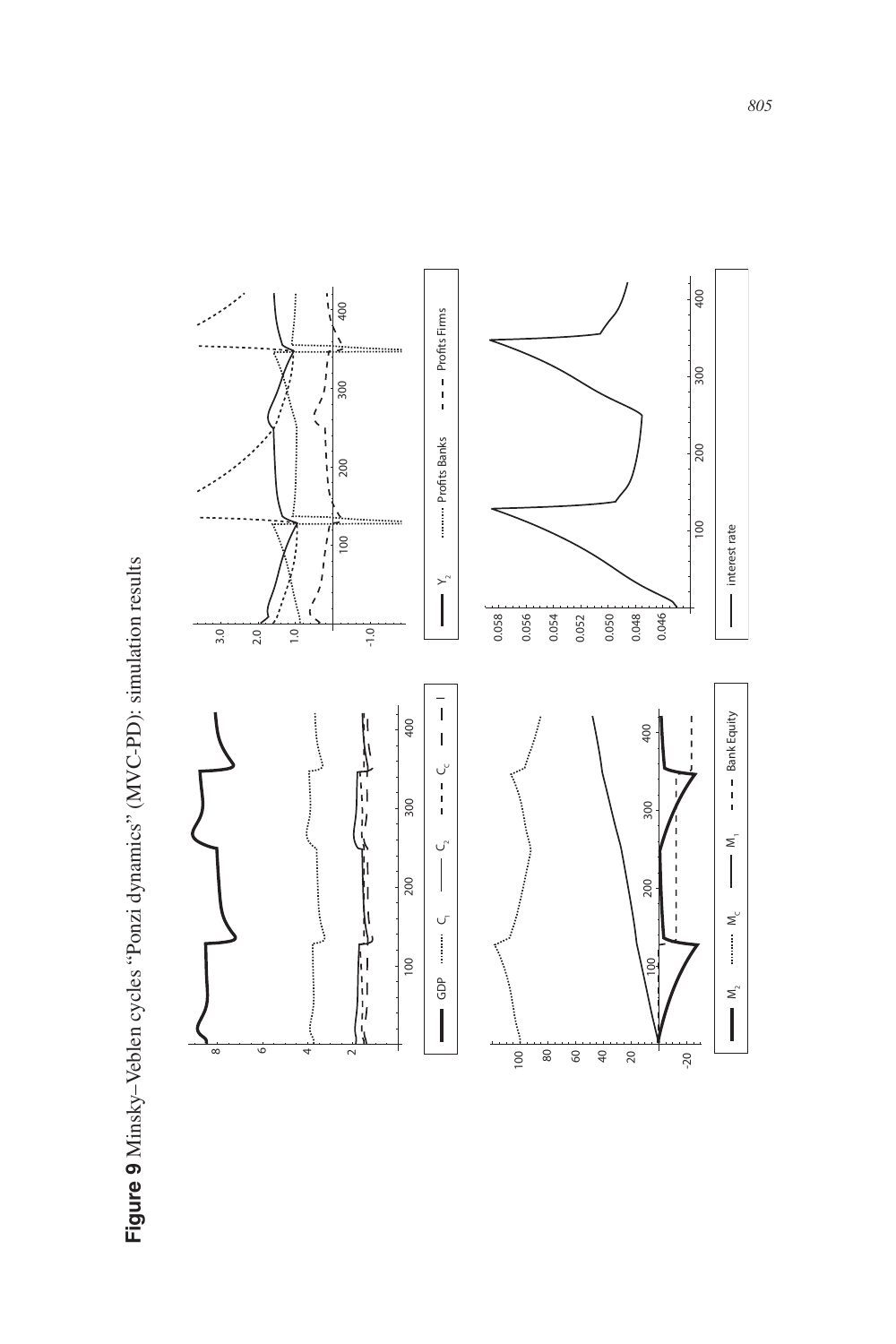

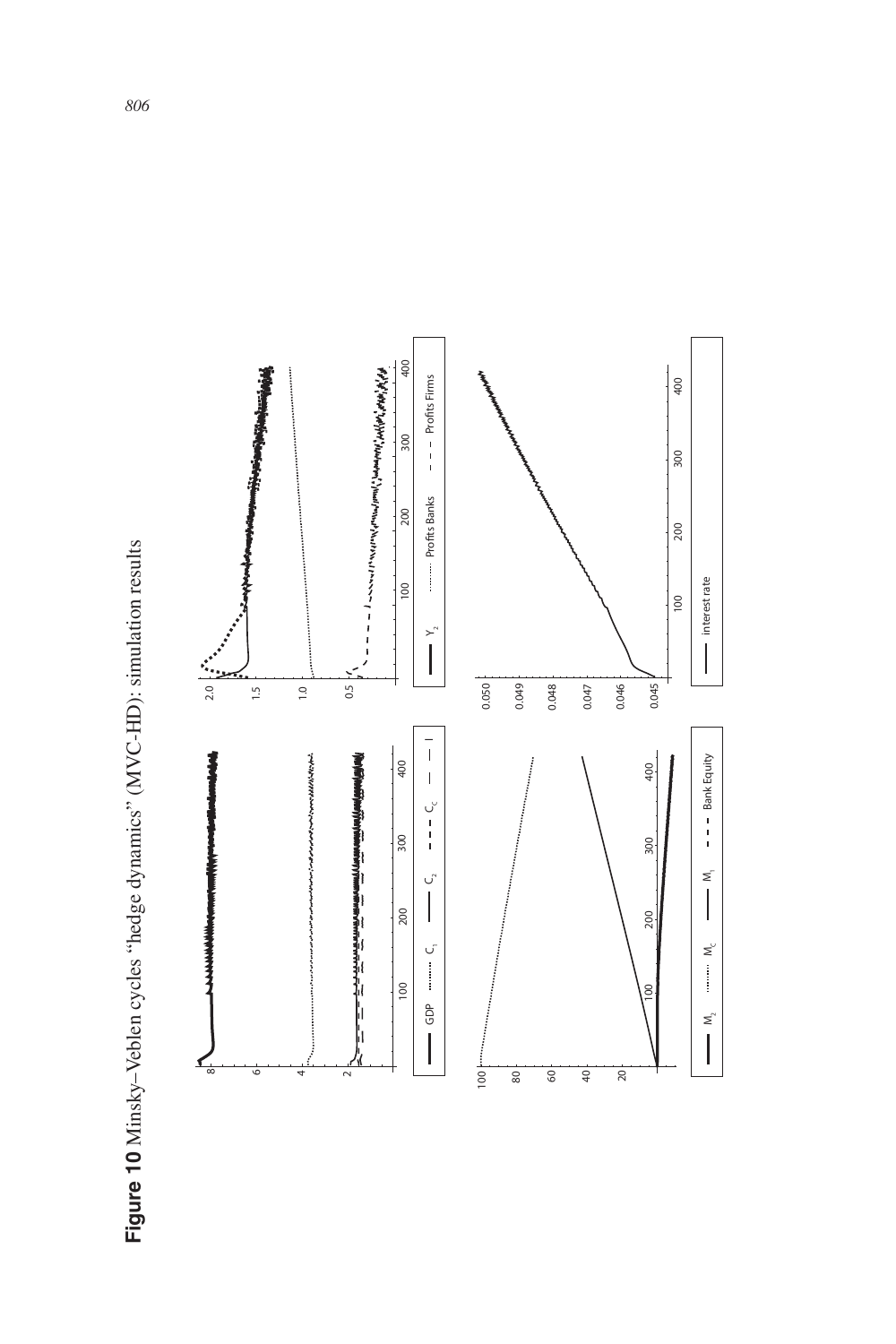### **Concluding thoughts**

In this article, we analyze the forces that contributed most significantly to the emergence and outbreak of the current crisis in the United States. This led us to a formulation of a theory of Minsky–Veblen cycles. These cycles typically start with an increase in income inequality that leads to a reduction in the saving rate as well as increasing demand for consumer credit. If institutional developments in general and the evolution of banking practices in particular lead to a significant increase in credit supply, the result is a self-propagating boom. As increasing debt levels and growing interest rates decrease the solvency of households, households gradually reduce consumption—causing a recession and starting a phase of compression. Eventually, banks shorten credit supply, leading to bankruptcies and a severe crisis that is followed by a stable phase of consolidation in which households service their debt. But within this stable period, the destabilizing institutional dynamics, as described by Minsky, will gradually take over to cause the next Minsky–Veblen cycle.

While our story stops with the financial crisis, it also leaves room to consider the current fiscal crisis in the context of this framework. In the simulations leading to our Minsky–Veblen cycles, we assumed that all bank profits are distributed to capitalists, while all losses show up in negative bank equity, which do not have to be borne by capitalists. While at first this seems like a convenient simplification, it is more or less what happens in reality: When bank equity turns negative, governments introduce huge rescue packages to keep the banking system from collapsing, ultimately leading to reallocation of negative balances from the banking sector to the governmental sector. Therefore, a realistic extension of the existing framework would be to introduce a governmental sector that absorbs these negative equity balances. However, a diligent incorporation of this aspect would also require adding a series of other features to our model (e.g., the role of fiscal policy), which lie outside the scope of this study but may provide an even richer theory of Minsky–Veblen cycles in the future. For now, it seems a good approximation to interpret those negative bank balances as representing what they will most likely bring forth in reality: debt created by banks and borne by the public.

#### **REFERENCES**

Barba, A., and M. Pivetti. "Rising Household Debt: Its Causes and Macroeconomic Implications—A Long-Period Analysis." *Cambridge Journal of Economics,* 2009, *33,* 113–137. Bernanke, B.S. "The Great Moderation." Paper presented at the meeting of the East- ern Economic Association, Washington, DC, February 20, 2004.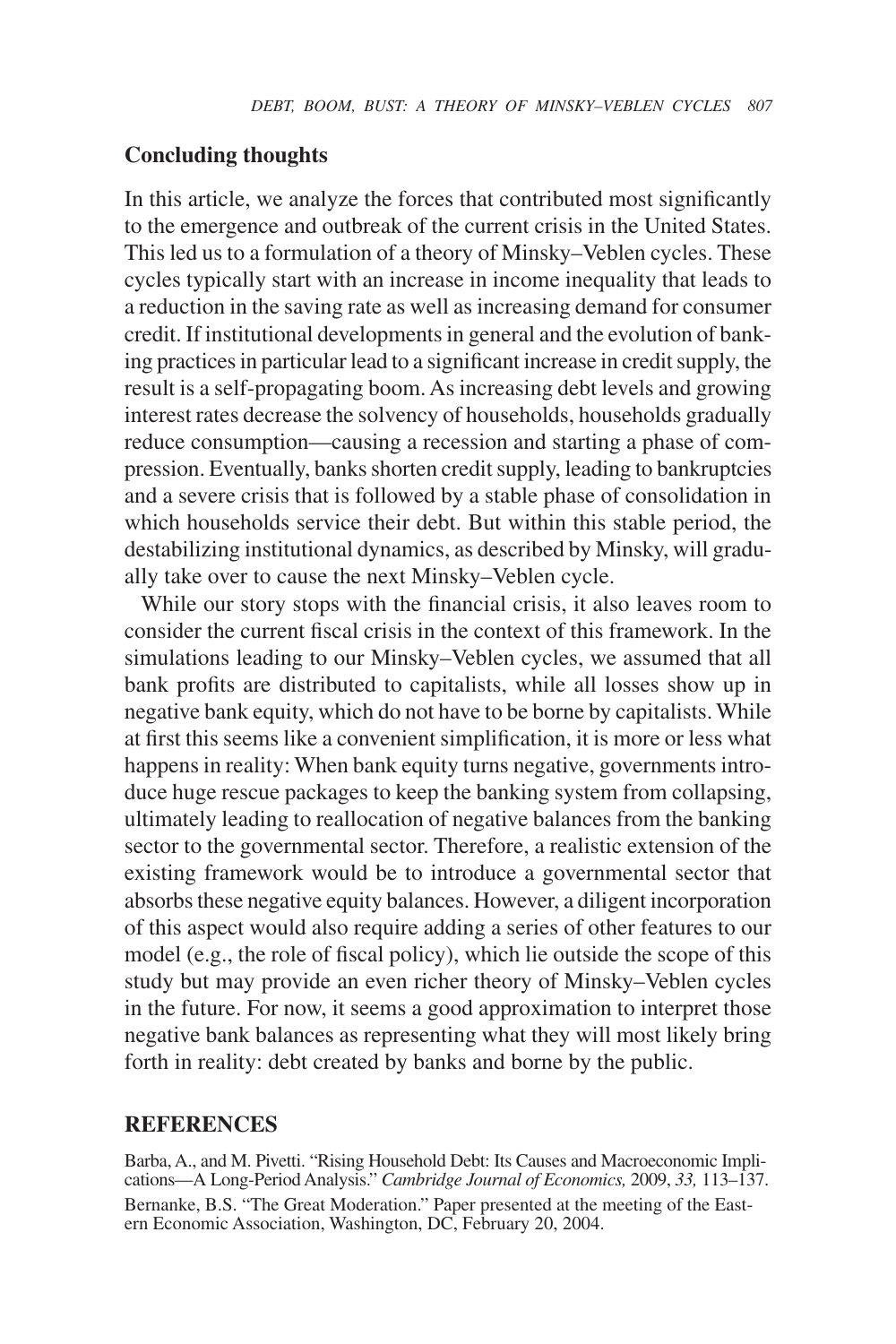Boushey, H., and C. Weller. "Inequality and Household Economic Hardship in the United States of America." DESA Working Paper, no. 18, 2006.

Bowles, S., and Y. Park. "Emulation, Inequality, and Work Hours: Was Thorstein Veblen Right?" *Economic Journal,* 2005, *115* (507), 379–412.

Christen, M., and R.M. Morgan. "Keeping Up with the Joneses: Analyzing the Effect of Income Inequality on Consumer Borrowing." *Quantitative Marketing and Economics,* 2005, *3,* 145–173.

Cynamon, B.Z., and S.M. Fazzari. "Household Debt in the Consumer Age: Source of Growth: Risk of Collapse." *Capitalism and Society,* 2008, *3* (2), 1–30.

———. "Inequality and Household Finance During the Consumer Age." INET Research Notes no. 23, 2013.

Davanzati, G.F., and A. Pacella. "Emulation, Indebtedness and Income Distribution: A Monetary Theory of Production Approach." *Interventioné. European Journal of Economics and Economic Policies,* 2010, *7* (1), 147–165.

Delli Gatti, D.; Gallegati, M.; and Minsky, H.P. "Financial Institutions, Economic Policy, and the Dynamic Behavior of the Economy." Levy Economics Institute of Bard College, Working Paper no. 126, 1994.

Dobusch, L., and J. Kapeller. "Heterodox United vs. Mainstream City: Sketching a Framework for Interested Pluralism in Economics." *Journal of Economic Issues,* 2012, *46* (4), 1035–1058.

Dos Santos, C. "A Stock-Flow Consistent General Framework for Minskyan Analyses of Closed Economies." *Journal of Post Keynesian Economics,* 2005, *27* (4), 711–735.

Duesenberry, J.S. *Income, Saving and the Theory of Consumer Behavior*. Cambridge, MA: Harvard University Press, 1962[1949].

Dutt, A.K. "Conspicuous Consumption, Consumer Debt and Growth." In M. Setter-<br>field (ed.), *Interactions in Analytical Political Economy: Theory, Policy and Applica-*<br>*tions*. Armonk, NY: M.E. Sharpe, 2005, pp. 155–178.

———. "Maturity, Stagnation and Consumer Debt: A Steindlian Approach." *Metro- economica,* 2006, *57* (3), 339–364.

———. "The Dependence Effect, Consumption and Happiness: Galbraith Revisited." *Review of Political Economy,* 2008, *20* (4), 527–550.

———. "Growth, Distribution and Crisis." In H. Herr, T. Niechoj, C. Thomasberger, A. Truger, and T. van Treeck (eds.), *From Crisis to Growth? The Challenges of Imbalances and Debt*. Marburg: Metropolis, 2012, pp. 33–60.

Dymski, G.A. "Why the Subprime Crisis Is Different: A Minskyian Approach." *Cambridge Journal of Economics,* 2010, *34,* 239–255.

*Economist*. "Minsky's Moment." 2009 (available at www.economist.com/ node/13415233 [accessed July 23, 2012]).

Evans, T. "The 2002–2007 US Economic Expansion and the Limits of Finance-Led Capitalism." *Studies in Political Economy,* 2009, *83,* 33–59.

*Financial Times.* "What This Minsky Moment Means." 2007 (available at www. ft.com/intl/cms/s/0/ddb7842c-50c2-11dc-86e2-0000779fd2ac.html#axzz21QerqSki [accessed July 23, 2012]).

Franke, R., and W. Semmler. "Debt Financing of Firms, Stability, and Cycles in a Macroeconomic Growth Model." In W. Semmler (ed.), *Financial Dynamics and Business Cycles: New Perspectives*. Armonk, NY: M.E. Sharpe, 1989, pp. 38–64.

Godley, W., and M. Lavoie. *Monetary Economics: An Integrated Approach to Credit, Money, Income, Production and Wealth*. Basingstoke, UK: Palgrave Macmillan, 2007.

Goodhart, C.A.E., and D.P. Tsomocos. "The Role of Default in Macroeconomics." IMES Discussion Paper no. 2011-E-23, 2011.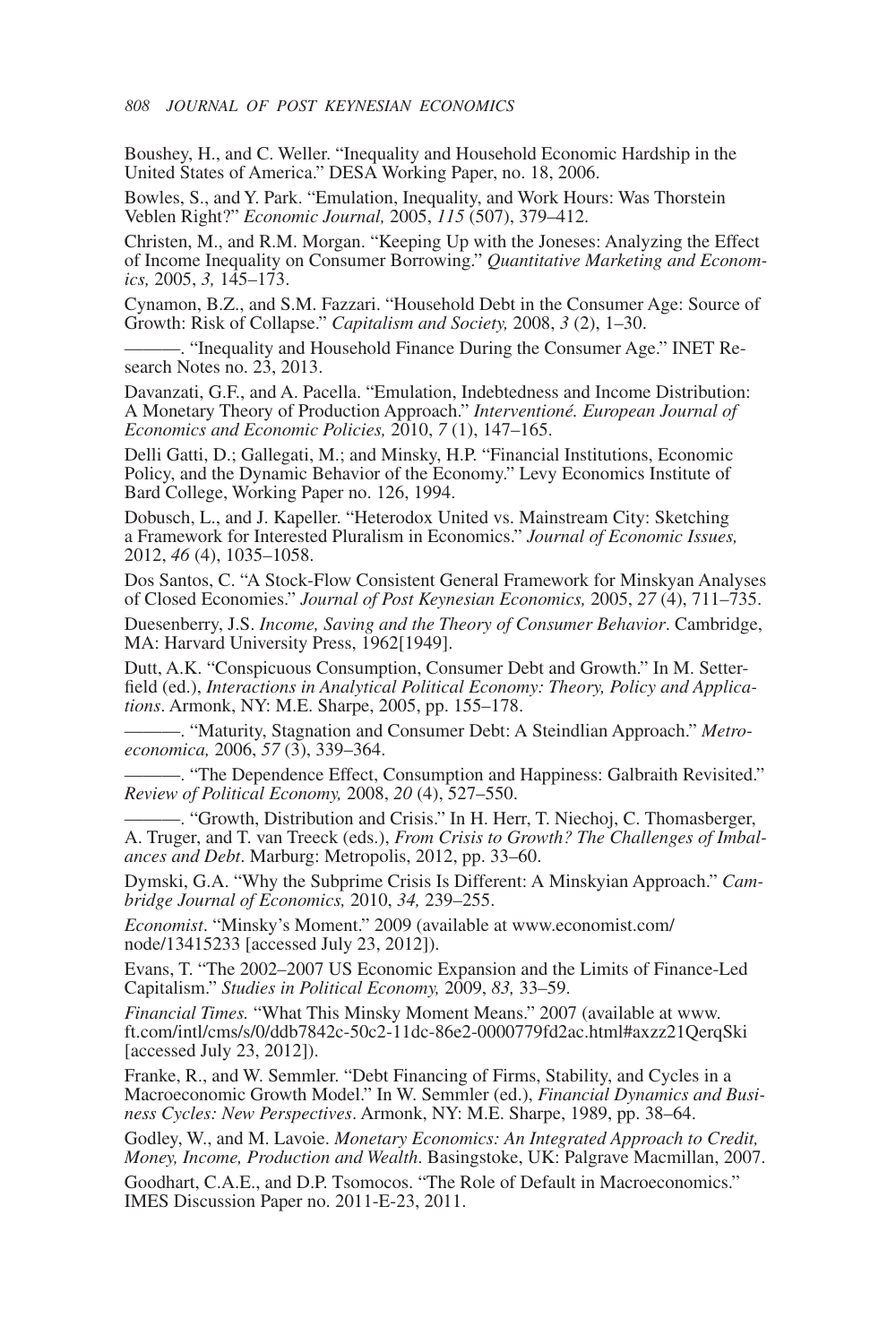Hein, E. "Distribution 'Financialization' and the Financial and Economic Crisis: Im- plications for Post-Crisis Economic Policies." IPE Working Paper, no. 09/2011, 2011.

———. "Finance-Dominated Capitalism, Re-Distribution, Household Debt and Financial Fragility in a Kaleckian Distribution Growth Model." *PSL Quarterly Review,* 2012, *65* (260), 11–51.

Hogg, M.A., and D.J. Terry. "Social Identity and Self-Categorization Process in Organizational Contexts." *Academy of Management Review,* 2000, *25* (1), 121–140.

International Labor Organization (ILO) and International Monetary Fund (IMF). "The Challenges of Growth, Employment and Social Cohesion. Discussion Document." Proceedings of the joint ILO–IMF conference in Oslo, Norway, September 13, 2010.

Kahnemann, D. "Maps of Bounded Rationality: Psychology for Behavioral Economics." *American Economic Review,* 2003, *93* (5), 1449–1475.

Kapeller, J., and B. Schütz. "Exploring Pluralist Economics: The Case of the Minsky– Veblen Cycles." *Journal of Economic Issues,* 2013, *47* (2), 515–524.

Keen, S. "Finance and Economic Breakdown: Modeling Minsky's 'Financial Instability Hypothesis.'" *Journal of Post Keynesian Economics,* 1995, *17* (4), 607–635.

———. "A Monetary Minsky Model of the Great Moderation and the Great Re- cession." *Journal of Economic Behavior and Organization,* 2011, doi:10.1016/j. jebo.2011.01.010.

Keynes, J.M. *The General Theory of Employment, Interest and Money*. New York: Harcourt, Brace and World, 1936.

Kindleberger, C.P. *Manias, Panics and Crashes*. London: Macmillan, 1978.

Krueger, D., and F. Perri. "Does Income Inequality Lead to Consumption Inequality? Evidence and Theory." *Review of Economic Studies,* 2006, *73* (1), 163–193.

Kumhof, M., and R. Rancière. "Inequality, Leverage and the Crisis." IMF Working Paper no. 10/268, 2010.

Kumhof, M.; Lebarz, C.; Rannière, R.; Richter, A.W.; and Throckmorton, A. "Income Inequality and Current Account Imbalances." IMF Working Paper no. 12/08, 2012.

Lavoie, M., and W. Godley. "Kaleckian Models of Growth in a Coherent Stock-Flow Monetary Framework: A Kaldorian View." *Journal of Post Keynesian Economics,* 2002, *24* (2), 277–311.

McCulley, P. "The Shadow Banking System and Hyman Minsky's Economic Journey." In L.B. Siegel (ed.), *Insights into the Global Financial Crisis*. Charlottesville, VA: Research Foundation of CFA Institute, 2009, pp. 257–268.

Meirelles, J.A., and Lima, G.T. "Debt, Financial Fragility, and Economic Growth: A Post Keynesian Macromodel." *Journal of Post Keynesian Economics,* 2006, *29* (1), 93–115.

Minsky, H.P. *Stabilizing an Unstable Economy*. New Haven, CT: Yale University Press, 1986.

Neumark, D., and A. Postlewaite. "Relative Income Concerns and the Rise in Married Women's Employment." *Journal of Public Economics,* 1998, *70,* 157–183.

*New Yorker.* "A Minsky Moment." 2008 (available at www.newyorker.com/talk/ comment/2008/02/04/080204taco\_talk\_cassidy [accessed July 23, 2012]).

Palley, T.I. "Debt, Aggregate Demand, and the Business Cycle: An Analysis in the Spirit of Kaldor and Minsky." *Journal of Post Keynesian Economics,* 1994, *16* (3), 371–390.

———. "Endogenous Money and the Business Cycle." *Journal of Economics,* 1997, *65* (2), 133–149.

———. "The Relative Permanent Income Theory of Consumption: A Synthetic Keynes-Duesenberry-Friedman Model." *Review of Political Economy,* 2010, *22* (1), 41–56.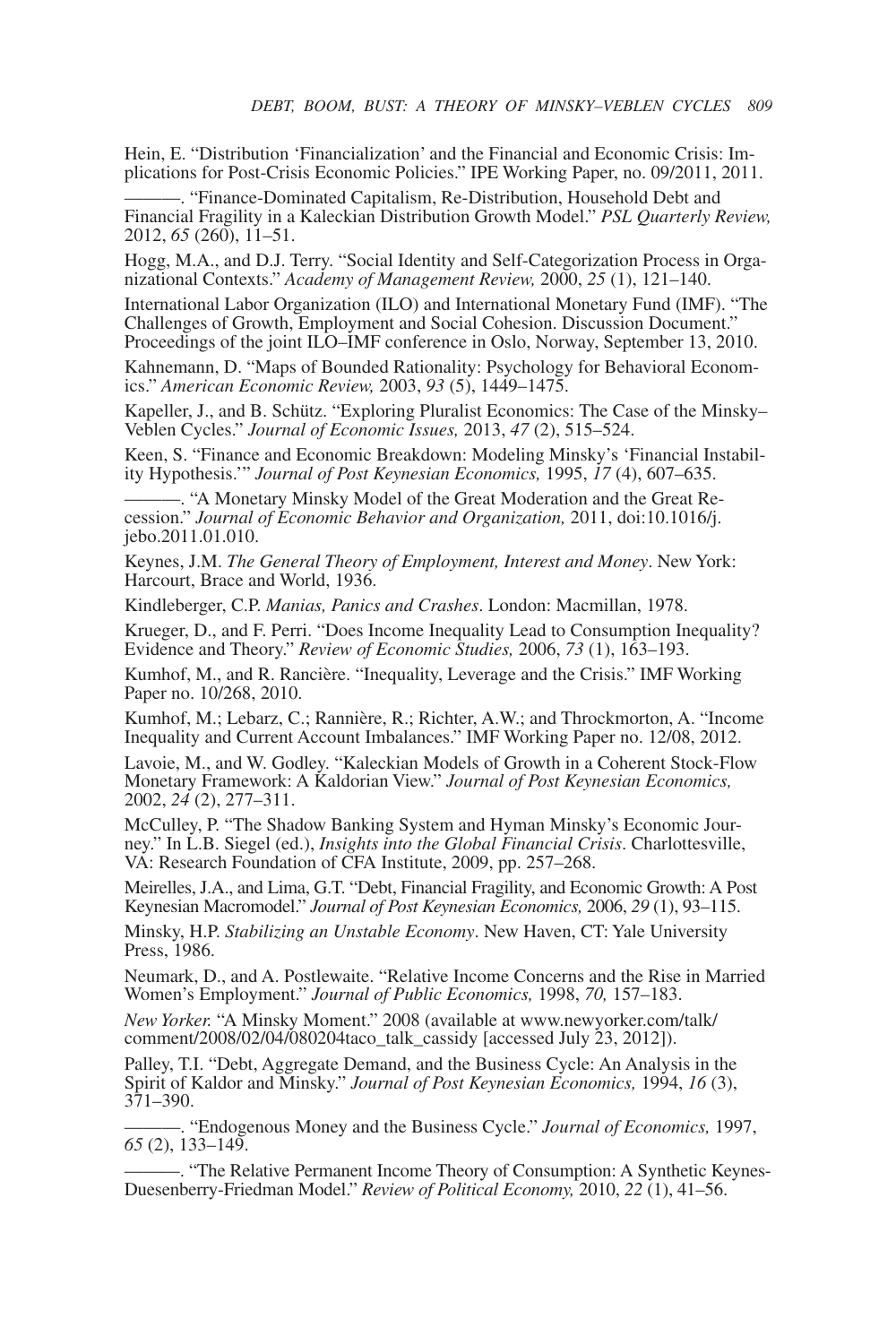———. "America's Flawed Paradigm: Macroeconomic Causes of the Financial Crisis and Great Recession." *Empirica,* 2011, *38,* 3–17.

Pollin, R. "The Growth of U.S. Household Debt: Demand-Side Influences." *Journal of Macroeconomics,* 1988, *10* (2), 231–248.

———. *Deeper in Debt: The Changing Financial Conditions of U.S. Households*. Washington, DC: Economic Policy Institute, 1990.

Rajan, R.G. *Fault Lines: How Hidden Fractures Still Threaten the World Economy*. Princeton, NJ: Princeton University Press, 2010.

Schor, J. B. *The Overspent American: Why We Want What We Don't Need*. New York: Basic Books, 1998.

Shiller, R.J. *Irrational Exuberance.* Princeton, NJ: Princeton University Press, 2005.

Skott, P. "On the Modelling of Systemic Financial Fragility." In A.K. Dutt (ed.), *New Directions in Analytical Political Economy*. Aldershot, UK: Edward Elgar, 1994, pp. 46–76.

Stiglitz, J. "The Global Crisis, Social Protection and Jobs." *International Labour Review,* 2009, *148* (1–2), 1–13.

Stockhammer, E. "Rising Inequality as a Root Cause of the Present Crisis." PERI Working Paper, no. 282, 2012a.

———. "Financialization, Income Distribution and the Crisis." *Investigación Económica,* 2012b, *71* (279), 39–70.

Taylor, L., and O'Connell, S. "A Minsky Crisis." *Quarterly Journal of Economics,* 1985, *100* (Supplement), 871–885.

Tymoigne, E. "The Minskyan System, Part III: System Dynamics of a Stock Flow-Consistent Minskyan Model." Levy Economics Institute of Bard College, Working Paper no. 455, 2006.

UN Commission of Experts. *Report of the Commission of Experts of the President of the United Nations General Assembly on Reforms of the International Monetary and Financial System*. New York, 2009.

Van Treeck, T. "A Synthetic, Stock-Flow Consistent Macroeconomic Model of 'Financialisation.'" *Cambridge Journal of Economics,* 2009, *33,* 467–493.

———. "Did Inequality Cause the U.S. Financial Crisis?" IMK Working Paper 91, 2012.

Veblen, T. *The Theory of the Leisure Class*. London: Allen and Unwin, 1970[1899].

*Wall Street Journal.* "In Time of Tumult, Obscure Economist Gains Currency." 2007 (available at http://online.wsj.com/article/SB118736585456901047.html [accessed July 23, 2012]).

Whalen, C.J. "The U.S. Credit Crunch of 2007: A Minsky Moment." Levy Economics Institute of Bard College, Public Policy Brief no. 92, 2007.

Zezza, G. "U.S. Growth, the Housing Market, and Distribution of Income." *Journal of Post Keynesian Economics,* 2008, *30* (3), 375–401.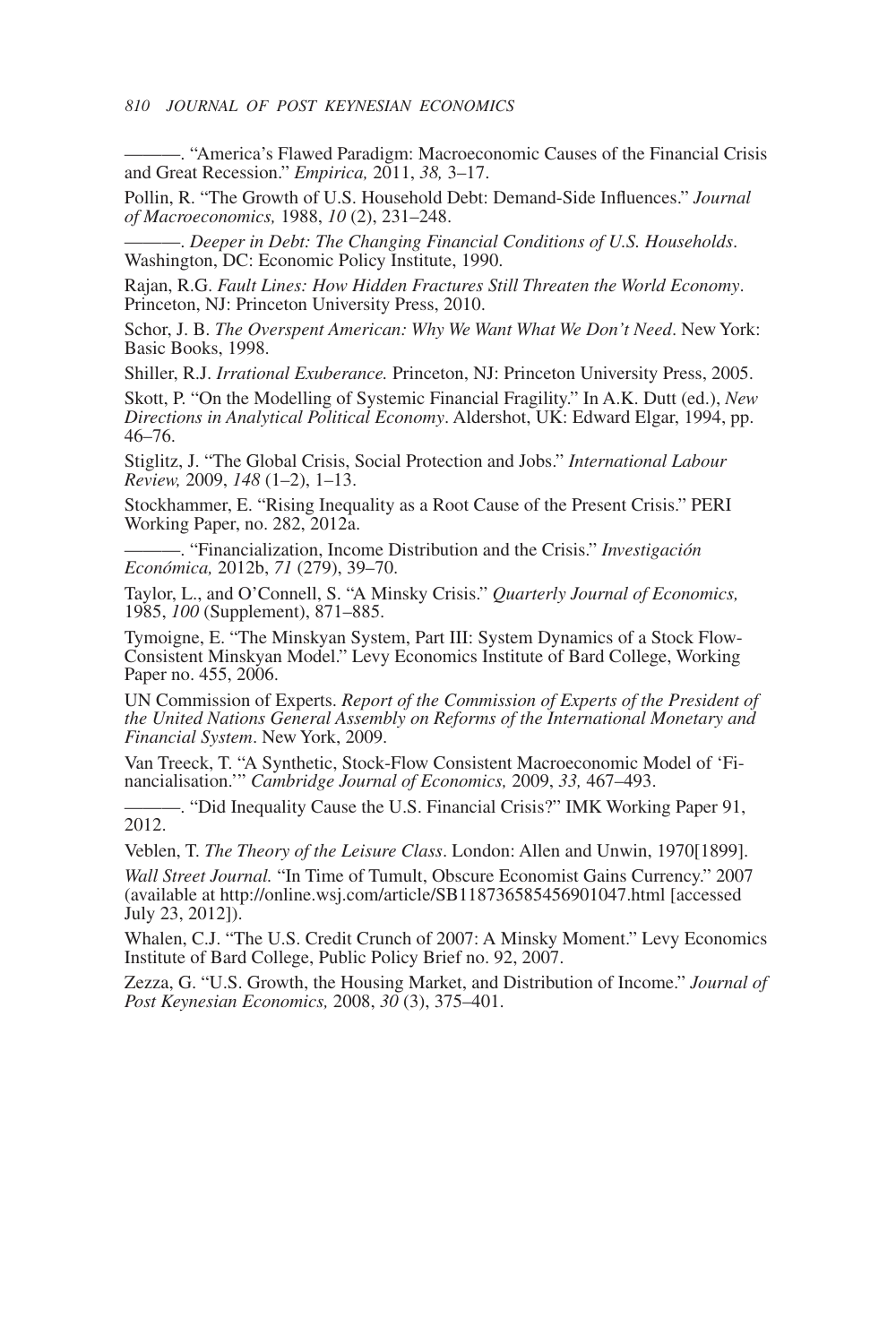| r r<br>Vari-<br>able     | <b>Description</b>                                                                                | Start-<br>ing<br>value                | <b>Base-</b><br>line | <b>IAC</b> | <b>IAE</b> | <b>MVC</b><br><b>SD</b> | MVC<br>PD | <b>MVC</b><br>HD |
|--------------------------|---------------------------------------------------------------------------------------------------|---------------------------------------|----------------------|------------|------------|-------------------------|-----------|------------------|
|                          | <b>Aggregate Production, Employment and Demand</b>                                                |                                       |                      |            |            |                         |           |                  |
| Υ                        | Aggregate output                                                                                  | 8.5                                   |                      |            | endogenous |                         |           |                  |
| $\mathbb{C}^d$           | Aggregate consumption<br>demand                                                                   |                                       |                      |            | endogenous |                         |           |                  |
| $C^{\cal S}$             | Aggregate supply of<br>consumption goods                                                          |                                       |                      |            | endogenous |                         |           |                  |
| $I^d$                    | Aggregate investment<br>demand                                                                    |                                       |                      |            | endogenous |                         |           |                  |
| $I^{\mathcal{S}}$        | Aggregate investment<br>supply                                                                    |                                       |                      |            | endogenous |                         |           |                  |
| $Y_i$                    | Disposable income of<br>type 1 workers                                                            |                                       |                      |            | endogenous |                         |           |                  |
| $Y_c$                    | Disposable income<br>capitalists                                                                  |                                       |                      |            | endogenous |                         |           |                  |
| $w_1$                    | Real wage rate of type 1<br>workers                                                               |                                       |                      |            | 0.68       |                         |           |                  |
| $W_2$                    | Real wage rate of type 2<br>workers                                                               | 0.68                                  | 0.68                 |            |            | 0.6 (after adjustment)  |           |                  |
| $N_i^d$                  | Demand for labor of type<br>1 workers                                                             |                                       |                      |            | endogenous |                         |           |                  |
| β                        | $N_2^d/N_1^d$                                                                                     |                                       |                      |            | 0.5        |                         |           |                  |
| $\varphi$                | Labor productivity                                                                                |                                       |                      |            | 1          |                         |           |                  |
|                          |                                                                                                   | <b>Money Deposits and Bank Equity</b> |                      |            |            |                         |           |                  |
| $M_1$                    | Bank account of type 1<br>workers                                                                 | $\mathbf{0}$                          |                      |            | endogenous |                         |           |                  |
| $M_2$                    | Bank account of type 2<br>workers                                                                 | $\mathbf{0}$                          |                      |            | endogenous |                         |           |                  |
| $M_c$                    | Bank account of capi-<br>talists                                                                  | 100<br>endogenous                     |                      |            |            |                         |           |                  |
| $M_f$                    | Bank account of firms                                                                             | $-100$<br>endogenous                  |                      |            |            |                         |           |                  |
| E                        | Bank equity                                                                                       | $\overline{0}$<br>endogenous          |                      |            |            |                         |           |                  |
| <b>Consumer Behavior</b> |                                                                                                   |                                       |                      |            |            |                         |           |                  |
| $C^d$                    | Consumption demand of<br>type 1 workers                                                           | endogenous                            |                      |            |            |                         |           |                  |
| $C^d_{\ c}$              | Consumption demand of<br>capitalists                                                              | endogenous                            |                      |            |            |                         |           |                  |
| a <sub>0</sub>           | Aggregate subsistence<br>level consumption of the<br>working class<br>$(type 1 + type 2 workers)$ | 4                                     |                      |            |            |                         |           |                  |
| $a_1$                    | Workers' marginal<br>propensity to consume<br>in the absence of relative<br>consumption concerns  | 0.9                                   |                      |            |            |                         |           |                  |
| $b_0$                    | Autonomous consump-<br>tion of capitalists                                                        |                                       |                      |            | 1.5        |                         |           |                  |
| b <sub>1</sub>           | Marginal propensity to<br>consume of capitalists                                                  |                                       |                      |            | 0.4        |                         |           |                  |
| $\alpha$                 | Relative consumption<br>parameter                                                                 |                                       | N/A                  |            |            |                         | 0.8       | (continues)      |

#### **Appendix: List of Variables**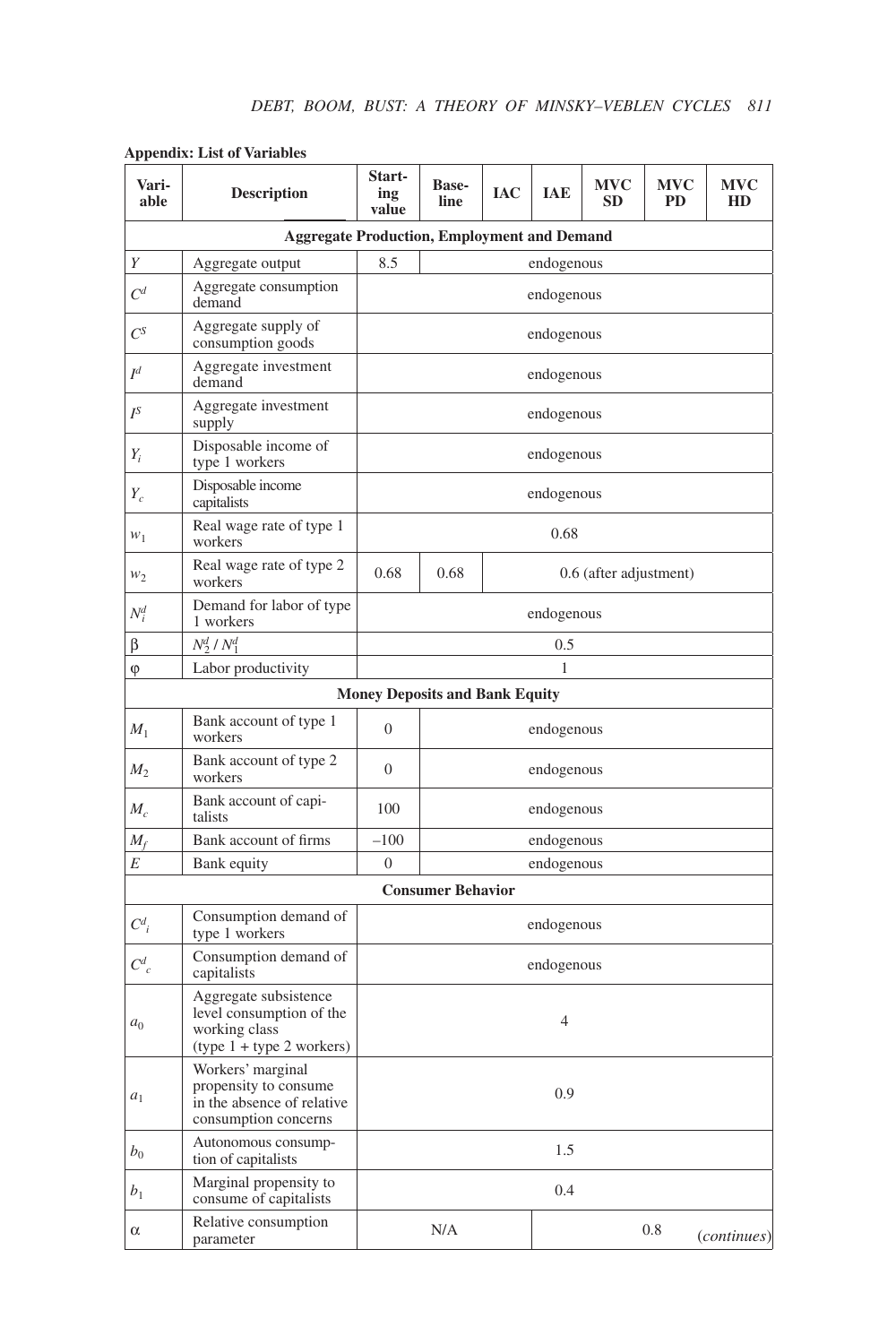| Vari-<br>able       | <b>Description</b>                                                                       | Start-<br>ing<br>value                  | <b>Base-</b><br>line    | <b>IAC</b> | <b>IAE</b> | <b>MVC</b><br><b>SD</b>                                                    | <b>MVC</b><br>PD                                                                            | <b>MVC</b><br>HD |  |
|---------------------|------------------------------------------------------------------------------------------|-----------------------------------------|-------------------------|------------|------------|----------------------------------------------------------------------------|---------------------------------------------------------------------------------------------|------------------|--|
|                     |                                                                                          | <b>Profits and Capital Accumulation</b> |                         |            |            |                                                                            |                                                                                             |                  |  |
| $\Pi_f$             | Profit firms                                                                             |                                         |                         |            | endogenous |                                                                            |                                                                                             |                  |  |
| $\Pi_b$             | Profit banks                                                                             |                                         |                         |            | endogenous |                                                                            |                                                                                             |                  |  |
| $\pi_f$             | Rate of distributed profits<br>(firms)                                                   |                                         |                         |            |            | 0.9 for $\Pi_f \ge 0$ and 0 for $\Pi_f < 0$                                |                                                                                             |                  |  |
| $\pi_b$             | Rate of distributed profits<br>(banks)                                                   |                                         |                         |            |            | 1 for $\Pi_b \ge 0$ and 0 for $\Pi_b < 0$                                  |                                                                                             |                  |  |
| $i_0$               | Exogenous investment                                                                     |                                         |                         |            | 0.375      |                                                                            |                                                                                             |                  |  |
| $i_1$               | Influence of $z$ on invest-<br>ment                                                      |                                         |                         |            | 1.5        |                                                                            |                                                                                             |                  |  |
| i <sub>2</sub>      | Influence of $R$ on invest-<br>ment                                                      |                                         |                         |            | 15         |                                                                            |                                                                                             |                  |  |
| Κ                   | Capital stock                                                                            | 54.84                                   |                         |            | endogenous |                                                                            |                                                                                             |                  |  |
| ν                   | Relation of $Y^*$ and $K$                                                                |                                         |                         |            | 0.25       |                                                                            |                                                                                             |                  |  |
| $Y^*$               | Level of potential output                                                                |                                         |                         |            | endogenous |                                                                            |                                                                                             |                  |  |
| z                   | Level of capacity<br>utilization                                                         |                                         |                         |            | endogenous |                                                                            |                                                                                             |                  |  |
| R                   | Rate of return                                                                           |                                         |                         |            | endogenous |                                                                            |                                                                                             |                  |  |
| δ                   | Depreciation rate                                                                        |                                         | <b>Financial Sector</b> |            | $0.1*$     |                                                                            |                                                                                             |                  |  |
|                     |                                                                                          |                                         | г шанхтаг эсског        |            |            | $r_D$ in case of positive deposits and $r_L$ in case of negative deposits  |                                                                                             |                  |  |
| r                   | Real interest rate                                                                       |                                         |                         |            |            | $r_D$ in case of positive deposits and $r_L$ in case of negative deposits  |                                                                                             |                  |  |
| λ                   | Impact of money deposits<br>on disposable income/<br>profits                             |                                         |                         |            | deposits   | $r_D$ in case of positive deposits and $r_L + \varphi$ in case of negative |                                                                                             |                  |  |
| $r_D$               | Real interest rate on<br>positive deposits                                               |                                         |                         |            | $0.01*$    |                                                                            |                                                                                             |                  |  |
| $r_L$               | Real interest rate on<br>negative deposits (loans)                                       |                                         | $0.045*$                |            |            |                                                                            | endogenous                                                                                  |                  |  |
| $\varphi$           | Installment rate                                                                         | $0.05*$                                 |                         |            |            |                                                                            |                                                                                             |                  |  |
| cancel              | Sum of all debt<br>cancellations                                                         |                                         | N/A<br>endogenous       |            |            |                                                                            |                                                                                             |                  |  |
| cancel <sub>i</sub> | Debt cancellation for type<br>1 workers                                                  |                                         | N/A<br>endogenous       |            |            |                                                                            |                                                                                             |                  |  |
| cancel <sub>c</sub> | Debt cancellation for<br>capitalists                                                     | N/A<br>endogenous                       |                         |            |            |                                                                            |                                                                                             |                  |  |
| $\theta_i$          | Margin of safety for type<br>1 workers                                                   | N/A<br>endogenous                       |                         |            |            |                                                                            |                                                                                             |                  |  |
| η                   | Relation between<br>subsistence-level<br>consumption and the<br>initial margin of safety |                                         | N/A                     |            | $-\infty$  | 1.2                                                                        |                                                                                             |                  |  |
| L                   | Amount of outstanding<br>loans                                                           |                                         |                         |            | endogenous |                                                                            |                                                                                             |                  |  |
| ζ                   | Influence of a change in<br>total debt on the margin<br>of safety                        |                                         | N/A                     |            |            | 0.05                                                                       | 0.025                                                                                       | 0.5              |  |
| μ                   | Margin of safety<br>parameter                                                            |                                         | N/A                     |            |            |                                                                            | $\gamma$ in periods of perceived<br>stability and $\tau$ in periods of<br>economic distress |                  |  |

#### **Appendix** (*continued*)